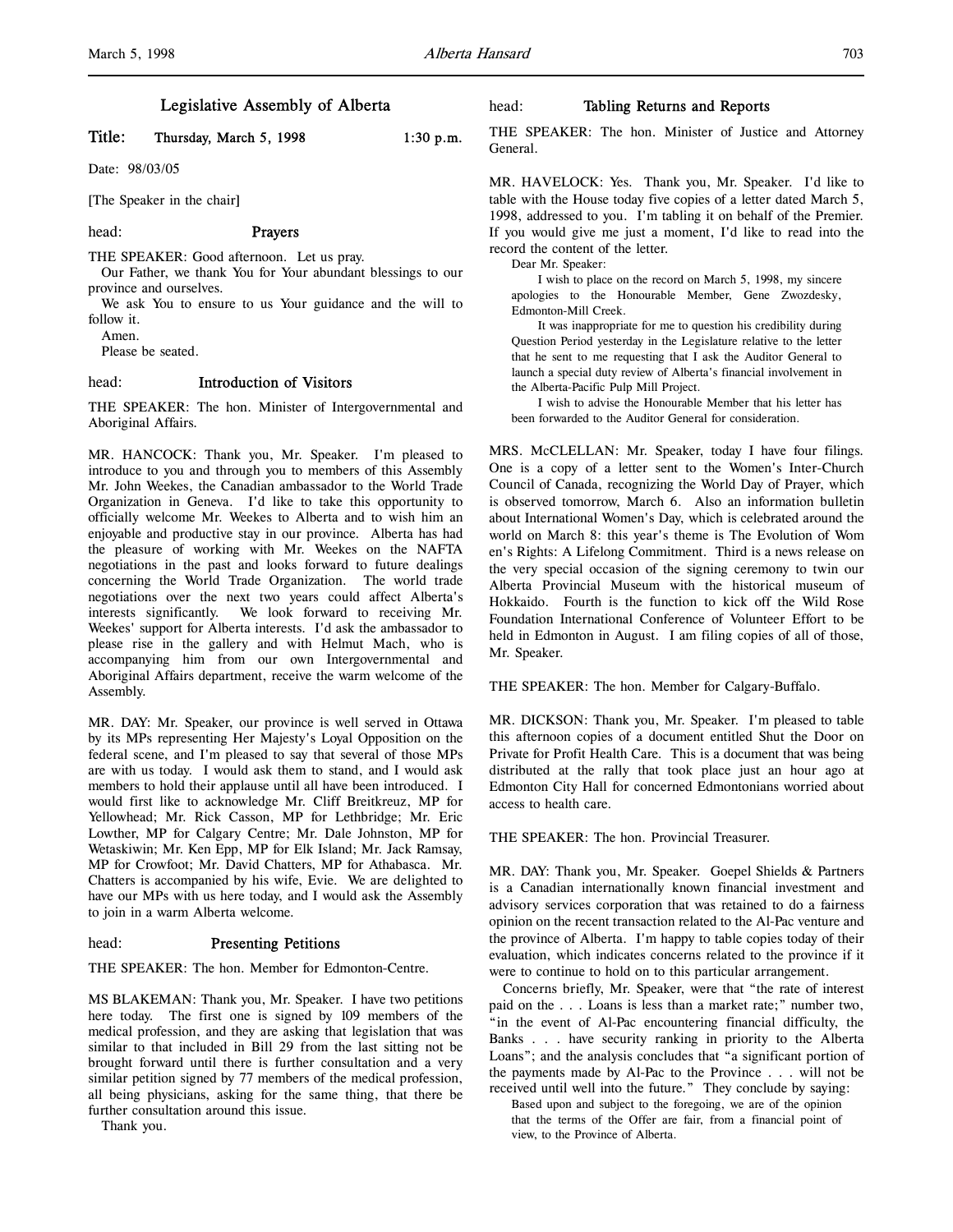THE SPEAKER: The hon. Member for Edmonton-Calder.

MR. WHITE: Thank you, Mr. Speaker. I'd table today copies of the Alberta Forest Conservation Strategy. It's the outcome of some four years of the public consultation process. To my knowledge the product of their consultation has not been filed in this Legislature by anyone on the government side and in fact has been mentioned in the painfully small document called The Alberta Forest Legacy, which purports to be the framework for the implementation of this report. So I table this for those in the Legislature that wish to view same.

Thank you, sir.

# head: Introduction of Guests

THE SPEAKER: The hon. Member for Spruce Grove-Sturgeon-St. Albert.

MRS. SOETAERT: Thank you very much, Mr. Speaker. It's certainly my honour today to introduce to you and through you to the members of the Assembly 109 guests. [interjection] Yes. We're great out in my neck of the woods in St. Albert. They're from Bertha Kennedy school, in fact the first school I taught at. They are here with their teachers, Mr. and Mrs. Dolores and Brent Andressen, Mrs. Sonia Reid, Mrs. Sharon Prefontaine, Ms Shauna Petrone. Mr. Bob Charchun is a student teacher with them, and Ms Patty Yachimec is the TA. They're here with parents Mrs. Nora Ward, Mr. Charles Tutty, Mrs. Lodja Sloan, and Mr. Lance Primmer. The tour guides tell me that these are just such smart students, and they ask the best questions. They're very knowledgeable, and it is a credit to their teachers, not their MLA. I would ask them to please rise and receive the warm welcome of the Assembly. They're in both galleries.

# THE SPEAKER: The hon. Government House Leader.

MR. HAVELOCK: Thank you, Mr. Speaker. It gives me a great deal of pleasure to introduce to you and through you to members of the Assembly a young man who has gained national prominence. In fact he's better known for having burritos delivered to the Senate. He's also established himself as a prominent Canadian flag-waver right across this country, and he has his proud father, the Provincial Treasurer, sitting in the House today. I'd like to have Mr. Logan Day stand and receive the warm welcome of the House.

THE SPEAKER: The hon. Member for Clover Bar-Fort Saskatchewan.

MR. LOUGHEED: Thank you, Mr. Speaker. I'd like to introduce to you and through you to the members of this Assembly 33 students from Holy Redeemer school. They are accompanied by their teacher for the day, Glenn Johnston, and parents Colleen Papenbrock, Anna Tchir, and Shelley Lothian, a former student of mine from Ardrossan. Will they rise, please, and be greeted by the Assembly.

Thank you.

# 1:40

THE SPEAKER: The hon. Member for Redwater.

MR. BRODA: Thank you, Mr. Speaker. It gives me great pleasure to introduce to you and through you to this Assembly a former neighbour and a good friend of mine from my former hometown of Legal. He is also the former Conservative Member of Parliament, Mr. Walter Van De Walle. Also accompanying him is his son George. They are seated in the members' gallery. I would ask them to please rise and receive the warm welcome of this Assembly.

THE SPEAKER: The hon. Minister of Labour.

MR. SMITH: Thank you, Mr. Speaker. It gives me great pleasure today to introduce to you and through you to members of the Assembly the vice-president for youth in the Calgary-Varsity constituency. I would ask that Jill Leese please stand and receive the warm welcome of the Assembly.

#### head: Ministerial Statements

#### Paralympic Games

MRS. McCLELLAN: Mr. Speaker, today I'd like to talk about some of Canada's finest and most dedicated athletes who will be competing in the 1998 Paralympic Games in Nagano. Following the glitter and excitement of the world Olympics is not easy, but for these Canadians the Paralympic Games will be their chance to make their athletic dreams come true.

From March 5 to 14 Nagano will host more than 1,000 athletes with disabilities from 32 countries around the world. Thirty-two Canadian athletes including nine Albertans will compete in four of the five sports featured at the games: alpine skiing, biathlon, cross-country skiing, and sledge hockey.

While not an official Olympic event, the Paralympics give these athletes an opportunity to get a little of the Olympic experience. The games are held in the Olympic host community. Participants stay in the same Olympic villages and use the Olympic event venues. The theme of the 1998 Paralympics is very appropriate: friendship and warmth. I can think of no better way to sum up an event such as this. The people of Nagano will continue in their role as the gracious host to the world. The games will also allow athletes to make new friends with athletes from all around the world.

Most importantly, Mr. Speaker, the games will continue to promote understanding and respect for people with disabilities. These people are athletes like any other. They have all worked very hard to earn a spot on the Paralympic team. They are all proud to represent their country, and they all dream of wearing a gold medal around their neck. These Canadian athletes have chosen to lead by example and not let their disabilities stand in the way of their dreams. While some people may choose to focus on what they can't do, these individuals are ready to show the world what they can do.

Much like our Olympic team, I suspect that our Paralympic team may also break some records in Nagano. Regardless of the outcome, I am very proud of these athletes. Their quest to be the best in the world makes them excellent role models for all Canadian athletes. I call on all members of this Assembly to join me in wishing the very best to these Alberta athletes and all of our country's competitors and coaches on the Canadian Paralympic team.

Thank you.

THE SPEAKER: The hon. Member for Edmonton-Centre.

MS BLAKEMAN: Thank you, Mr. Speaker. On behalf of the Liberal opposition I'd like to join with the minister in wishing the very best to all of Canada's athletes and coaches on the Canadian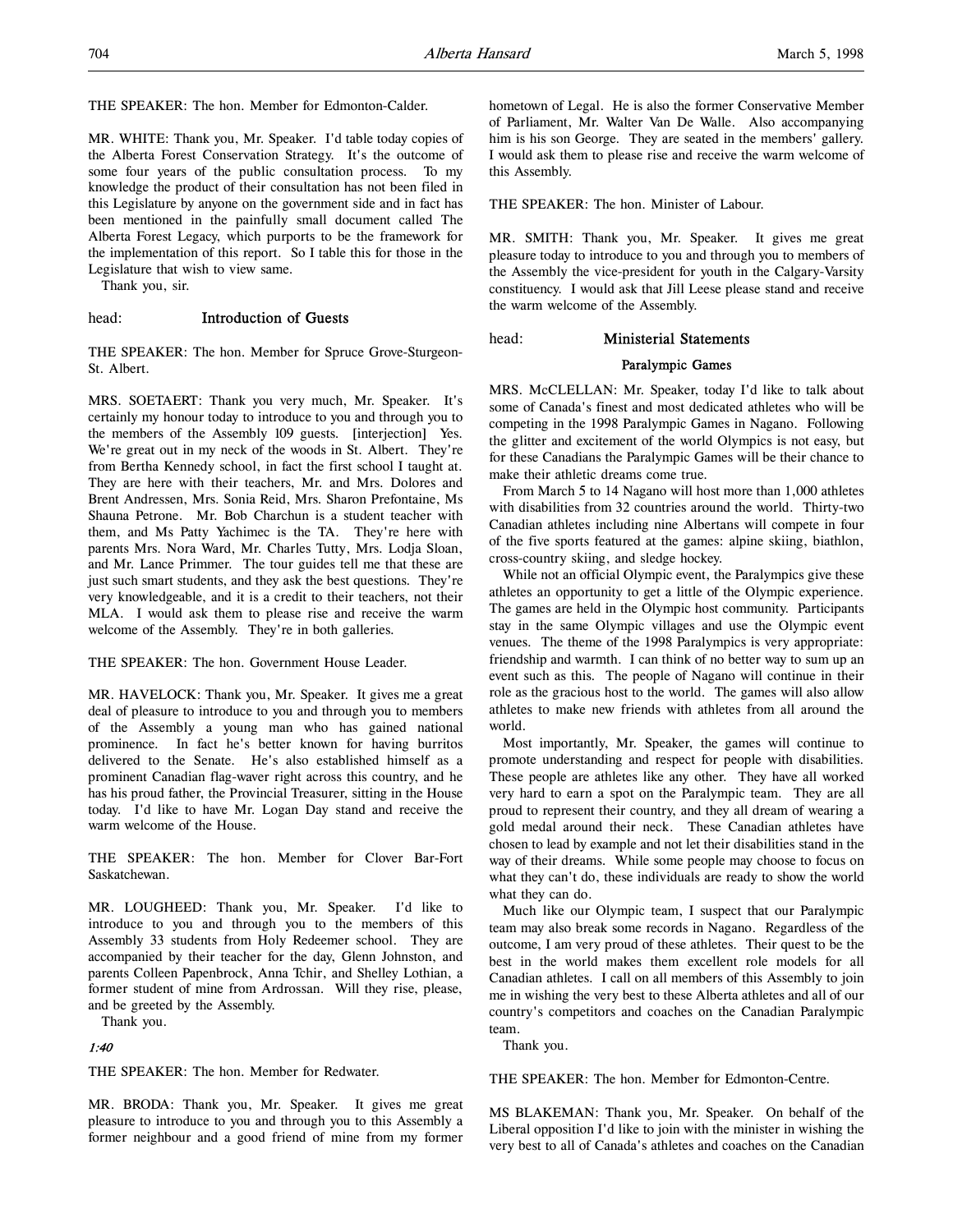Paralympic team, especially those from Alberta. A tip of the hat to the athletes' families and friends as well. Despite incredible obstacles, including sometimes societal prejudice, these athletes have reached the pinnacle of excellence in their respective sports. Not only have they taken these challenges head-on, but they have also strived and achieved a level of athletic success that many can only imagine. At times any one of us may find ourselves facing difficulties and challenges that seem impossible to overcome. However, during those times we need look no further than these athletes for our inspiration.

Once again, on behalf of the Liberal caucus I would like to extend our best wishes to these athletes in Nagano, and in keeping with this year's theme, we wish you friendship and warmth. Thank you.

# head: Oral Question Period

THE SPEAKER: The hon. Leader of the Official Opposition.

# Doctors' Fee Negotiations

MR. MITCHELL: Thank you, Mr. Speaker. I have here a copy of a letter from what must be a very frustrated president of the Alberta Medical Association to his members outlining a detailed process by which doctors can directly bill their patients. This is called opting out. Albertans literally face the prospect of having to use their Visa cards for medical services which are insured everywhere else in Canada. To the Minister of Health: why won't he begin to negotiate with the Alberta Medical Association in good faith so that doctors aren't forced by their frustration with this process to opt out en masse?

MR. JONSON: Mr. Speaker, I think it is very important to indicate, first of all, that we have an agreement with the Alberta Medical Association which does not expire until March 31 of this year. The second thing is that we have been negotiating with the Alberta Medical Association in good faith for a number of weeks; actually it stretches to months. We do not regard the negotiations as being stalled or in any way inhibited. We are quite prepared through our negotiating committee to meet with the Alberta Medical Association to further discuss and negotiate another agreement which would reach into the years ahead. This particular letter with some reference to job action I think is really not applicable at this time because from our point of view we want to continue negotiations with the AMA.

MR. MITCHELL: This letter isn't in the context of job action. It's quite a different letter, Mr. Speaker.

What are the minister's contingency plans to deal with the problems that will arise, surely, when doctors across Alberta begin to direct bill their patients because they no longer trust that this government is prepared to negotiate in good faith?

MR. JONSON: Well, Mr. Speaker, I think it should be emphasized first of all that through Alberta Health we continue to pay doctors. I think it's a very effective and speedy system of remuneration for the claims that they submit. We certainly do not intend to discontinue that. As I've indicated here, we do not look at the current state of negotiations from the point of view of there being any justification for doctors to suggest or to threaten to in any way inhibit the delivery of their services across the province by this type of approach.

As I've indicated, I'd like to emphasize that we have endeavoured to be reasonable in our negotiations. We have, Mr.

Speaker, made progress on a number of points. We want to sit down and continue that process.

MR. MITCHELL: Mr. Speaker, could the minister tell us what steps he's going to take right now, specific steps, to ensure that Albertans are not reduced to using their Visa card to cover their health care instead of their Alberta health care card? [interjections]

MR. JONSON: Mr. Speaker, I have to almost conclude from the comments across the way and the comments which are somewhat of an interruption right now that the member across the way really does not want to see the successful and constructive conclusion of these negotiations and, on the other hand, wants to get into these other types of activities. That's not the point of view from which we are working. Certainly we want to conclude negotiations successfully. We do not want to see any disruptions that certainly would be caused by this type of action.

# 1:50

In terms of contingencies and plans in the eventuality of some very unfortunate developments that might involve some kind of action on the part of the AMA that is not in keeping with the interests of the health care system, we will consult with the College of Physicians and Surgeons. We will certainly endeavour to plan for that, but that is not our focus. Our focus is getting an agreement with the Alberta Medical Association.

THE SPEAKER: Second Official Opposition main question. The hon. Member for Calgary-Buffalo.

# Mental Health Services

MR. DICKSON: Thank you, Mr. Speaker. In the Calgary health region children and adults who need psychiatric treatment are currently waiting for as long as 10 months for an appointment. The only alternative is the emergency at an acute care hospital. But there is a problem there. The six beds in the mental health unit at the Alberta Children's hospital are routinely full. As a result, adolescents who are suicidal are now put into a regular acute care bed but with a uniformed security guard standing or sitting beside the bed. My question is to the Minister of Health. Is this the province's response to the growing need for psychiatric care, to treat our sick children as if they were prisoners?

MR. JONSON: Mr. Speaker, our response as a government, which the hon. member across the way is well aware of, is to increase mental health funding, as previously announced, at a percentage rate beyond that of other levels of funding. It is to work with the regional health authorities in terms of strengthening community services and, in terms of the specific references being made, yes, to work with the regional health authorities and through the mental health board to provide better community care for young adolescents.

The reference, however, at the end of the member's question is something that I think – sadly perhaps there are cases where security is necessary. There do sometimes have to be contained units for psychiatric care. In terms of ensuring security, I think that given the circumstances, the regional health authority is acting responsibly.

MR. DICKSON: Mr. Speaker, the follow-up to the minister would be this: why not simply provide the appropriate services for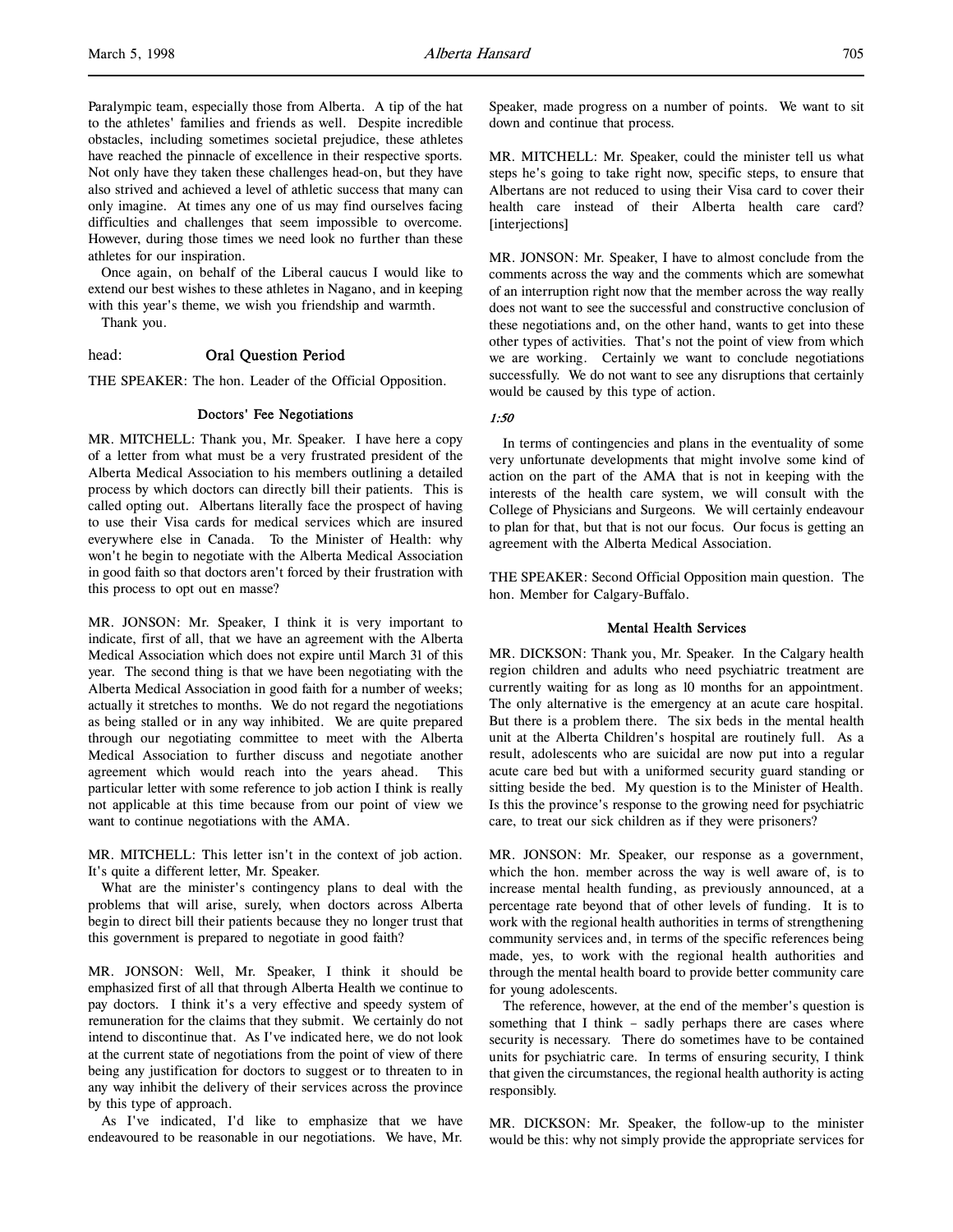these sick children instead of spending money on uniformed security guards with absolutely no medical training?

MR. JONSON: Well, Mr. Speaker, acute care mental health services are offered through the regional health authority. This has been the case in this province for a long period of time. I think that the regional health authority in Calgary is working at improving their overall mental health services to patients. I would just like to indicate that this is a priority in terms of Alberta Health's overall business plan, and the authorities in Calgary are working on the particular problem.

MR. DICKSON: Mr. Speaker, my final question to the same minister would be this: since the government is only providing a fraction of the dollars that the minister's own advisers have told him is necessary for mental health services, how, realistically, does he plan on avoiding more of these kinds of problems in the immediate future and the foreseeable future?

MR. JONSON: Well, Mr. Speaker, it is a very important matter, but the whole point the member seems to skirt around is basically that we are putting additional funds into mental health. We are working on improving these types of services in conjunction with the regional health authority, and that is the plan to address this overall need.

THE SPEAKER: Third Official Opposition main question. The hon. Member for Edmonton-Glenora. You really did try hard. This is good.

MR. SAPERS: It's not over yet, Mr. Speaker.

#### Head Start Program

MR. SAPERS: The early Head Start program at Mayfield school is a model program of early intervention. It's family focused; it integrates health, education, and social services. In fact, it has everything that this government says it wants for children and for families at risk. But this program has been told that it's going to lose at least 15 percent of its funding. This means, Mr. Speaker, that families and children are going to be turned away. To the Minister of Family and Social Services. On the one hand the minister states that his department's goal is to support families at risk, but on the other hand he cuts programs that embody those goals of early intervention and prevention. How does the minister justify this contradiction?

DR. OBERG: Thank you, Mr. Speaker. With regards to that particular Head Start program I'm not entirely sure where the hon. member is coming from. We cut early intervention funding from \$20 million initially down to \$13 million, and then we put it back up to \$17 million. What we explicitly told the organizations that had early intervention funding is that we would pay for what works. If the hon. member is saying that this is a good program, I really don't think they have anything to worry about.

MR. SAPERS: Will the Minister of Family and Social Services commit in the House that the Mayfield early intervention Head Start program will not lose one cent of its funding this fiscal year?

DR. OBERG: Mr. Speaker, no, I won't. What I will commit, though, is that if this is a good program, if this program is working well, it will not lose any funding. I do not know the exact program that he is talking about, but I will commit that if it is a good program, if it is one that is helping children, if it is functioning and working well, it won't lose money.

MR. SAPERS: Given that the Minister of Family and Social Services won't guarantee to protect that program and given that the Department of Justice business plan promises to ensure the availability of early intervention for at-risk programs, will the Minister of Justice provide the money that's needed for this program that the Minister of Family and Social Services is threatening to take away?

MR. HAVELOCK: That's a good question, Mr. Speaker. Certainly the more that the Department of Justice can do with respect to early intervention the better, because quite frankly by the time young people reach the justice system it's often too late to change their behaviour.

I won't make the commitment that from my budget I will be directing dollars to the Family and Social Services budget. Nevertheless, I think the minister answered the budget question.

What I'd like to do is just take a moment to point out to the House what we in Justice are doing in conjunction with the Department of Family and Social Services and the minister responsible for children's services. We are working with them, and we are also in conjunction with that aggressively pursuing, for example, the establishment of youth justice committees throughout the province, which are working very effectively. We have put into place some new incarceration options such as young offender camps, which have a very successful rate of recidivism. We have some joint initiatives which we're developing with the department of community services regarding after-release programs. We have also been pushing for changes to the Young Offenders Act with respect to those young people who commit serious and/or violent crimes or chronically reoffend, because they need to know that there will be consequences for their actions.

#### Senate Election

MS BARRETT: Mr. Speaker, let me get this straight. The Premier wants to spend millions of taxpayers' dollars on a popularity contest, a senatorial beauty pageant, for a Senate vacancy that doesn't exist and that might not exist for another three years. Then the Premier's going to take even more taxpayers' money to pay this person to sit in the gallery watching the sleepy Senators below. Meanwhile, back at home health and education are in a crisis and sick people are being turned away. My question to the minister of federal and intergovernmental affairs is this: how can this government justify using this diversionary tactic of a Senate popularity contest to divert attention from the serious crisis in health care?

MR. HANCOCK: Well, Mr. Speaker, first I would like to remind the hon. member that the name of the department has been changed to Intergovernmental and Aboriginal Affairs to reflect the true nature of the department and the work that we do.

Mr. Speaker, the whole question of senatorial election is obviously not to divert attention from some of the urgent and pressing issues of the day in Alberta but rather to respond to the wishes of the Alberta people expressed over the last 10 years at least and perhaps longer that we want to have an effective and elected and equal Senate in Ottawa. It's time to get on with that job.

#### 2:00

MS BARRETT: Mr. Speaker, maybe the Provincial Treasurer can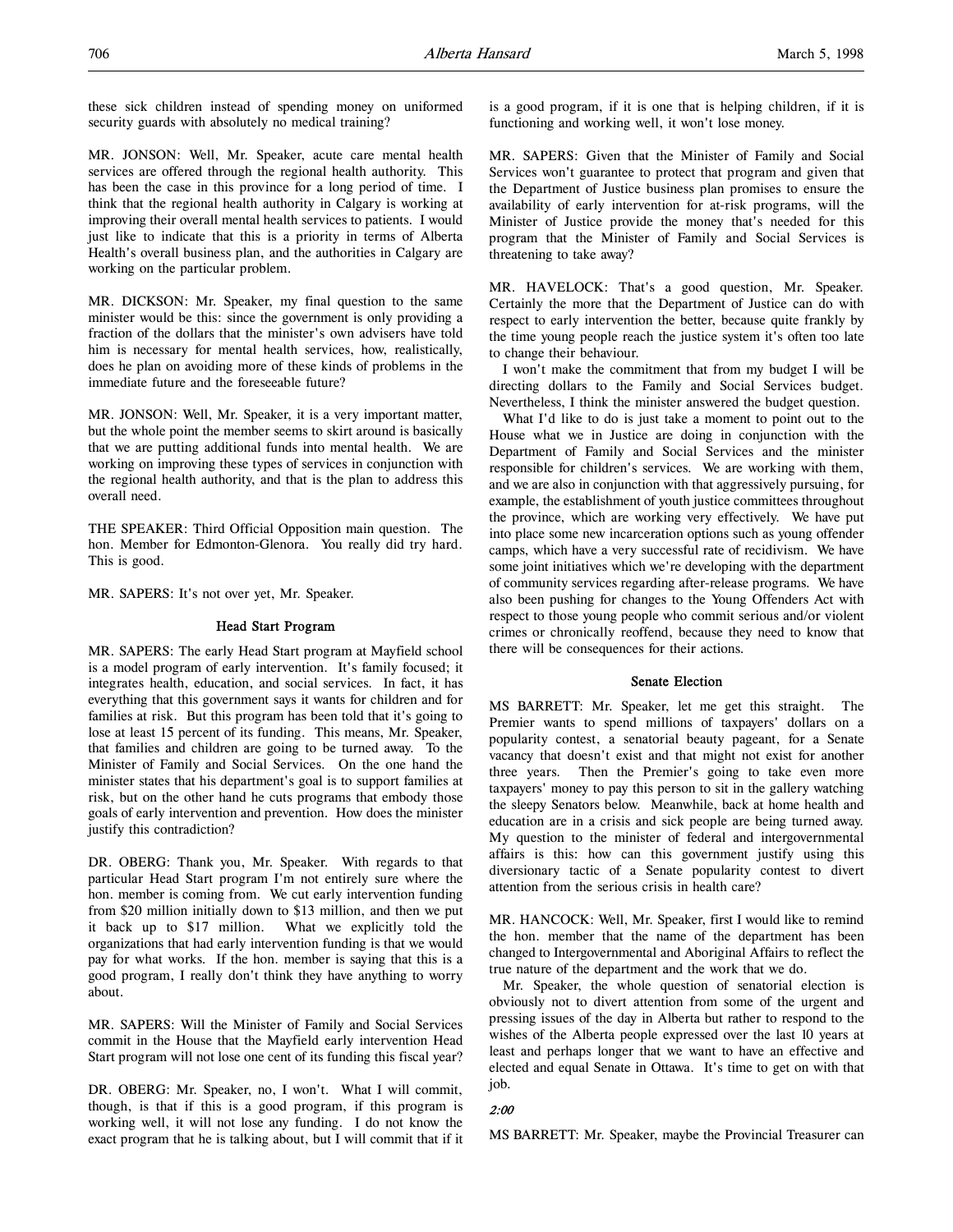tell us how the government can justify the spending of \$3 million to \$4 million on an election to nowhere and then additional costs of \$80,000 plus who knows how much more in expenses just to have a Senate chaperon taking up space on Parliament Hill?

MR. DAY: Mr. Speaker, I understand that socialists have difficulty understanding issues that would be of importance to a provincial government especially, because by nature they are strong central planners and they like large bureaucracies. She seemed to be concerned about health and education. Maybe if we had had equal representation in the Senate when the federal Liberals slashed our health and social transfers by 38 percent – 38 percent. Down it went.

THE SPEAKER: Somehow I knew it was too good to be true.

AN HON. MEMBER: You mean there's more?

MS BARRETT: Yes. If you gave me 10 questions a day, I'd use them.

Given that the Premier's Senate election will do nothing to change the fact that the Senate is a useless, archaic institution that exists solely to reward Tory and Liberal cronies like Ron Ghitter and Nick Taylor, will the acting Premier . . . [interjections] Don't you want me to ask my question? Come on; yell "question." [interjections] I do have a question.

THE SPEAKER: Okay. You were at, "Will the acting Premier" dot, dot, dot.

MS BARRETT: I'll fill in the dots for you; I'll connect them.

Will the acting Premier commit to providing an option on this potential ballot for Albertans to vote for an AAA Senate: abolish, abolish, abolish?

MR. DAY: Mr. Speaker, I'll agree with one interesting portion of the NDP position here. There was a fascinating transformation. We heard years ago from across the way from a Liberal that the Senate was just an awful place and needed to be abolished and everything else. As soon as he was gone from here, he got an invitation to join that august body, and pssht he was gone, as the song says. But I'll go on.

Mr. Speaker, this is not a trivial item. In other countries – and pardon me for reflecting on the U.S. We know that usually that results in a tirade of accusations about some other kind of a system, but I can tell you that in that country and in a number of other civilized western democracies we have a balance; we have a bicameral House whereby regional representation is not thwarted. I'm surprised that somebody who was elected by Albertans would fail to recognize the fact that abolishing the Senate accomplishes nothing. We still become the subjects of colonial rule by central planning governments. It is only an elected Senate that is going to fix that, and I congratulate the Premier for being very excited about the fact that we can be seen here as starting a process which will reverse that inequity, and one day true democracy will rule in this country.

THE SPEAKER: The hon. Member for Calgary-Fort, followed by the hon. Member for Edmonton-Manning. [interjections]

Okay. Okay. I know it's Thursday, full moon coming and all of that, but . . .

The hon. Member for Calgary-Fort.

#### Intergovernmental Affairs

MR. CAO: Thank you, Mr. Speaker. I am very pleased to join the lively questioning from the hon. Member for Edmonton-Highlands. Alberta has achieved a leadership role at the national level such as our current economic and social model for the country, the Calgary declaration on unity, and the federal loyal opposition with grass roots in Alberta. I also see that the Premier is not available this afternoon, so my questions are to the minister of intergovernmental affairs. Reflecting the questions from my constituents on the subject of national unity, constitutional reform, and senatorial reform, could the minister tell Albertans the position of our provincial government on the election of our Senate?

MR. HANCOCK: Mr. Speaker, I'd be pleased to add to my earlier comments that we continue to support, reaffirm the support for a triple E elected Senate. I have been directed by government and by our caucus to look at potential changes to the Senatorial Selection Act so that we might proceed to pursue that agenda and try to see whether it would be possible to have Senators elected, given that as we've seen in the last few years, when there is a vacancy in the Senate, there hasn't been sufficient time left by the Prime Minister between the vacancy and the new appointment to use our Senatorial Selection Act.

MR. CAO: Thank you, Mr. Speaker. My second question is also to the same minister. Will the government proceed with an election of Senate nominees in conjunction with the municipal elections in the fall?

MR. HANCOCK: Well, Mr. Speaker, I can advise the House that I have been asked to bring forward amendments to the Senatorial Selection Act to allow for that possibility. The government will make a decision shortly, after we look into the requirements of an election, the cost, and whether it will help to achieve our objectives. We'll make a decision in the next month or so as to that possibility.

MR. CAO: Thank you, Mr. Speaker. My last question is to the same minister. Can the minister update Albertans on the progress of the Calgary declaration?

MR. HANCOCK: Yes, Mr. Speaker. The Calgary declaration, the fundamental principles of which were approved unanimously in this House in December, has proceeded across the country. Legislatures across the country have been addressing it. All but five have addressed it so far. B.C. has a report in from their committee and will be taking it to their House this spring. Manitoba, as well, has a report from their committee and will be taking it to their House this spring. In fact, probably the last jurisdiction to deal with the Calgary declaration and the principles from the Calgary declaration will be Nova Scotia because they've gone to an election, but we hope that they will be back in session in the spring as well and will deal with it. I'm given to understand that the federal government might take the lead from what the provinces have accomplished in this discussion across the country and perhaps will consider introducing a resolution in their House as well.

THE SPEAKER: The hon. Member for Edmonton-Manning, followed by the hon. Member for Clover Bar-Fort Saskatchewan.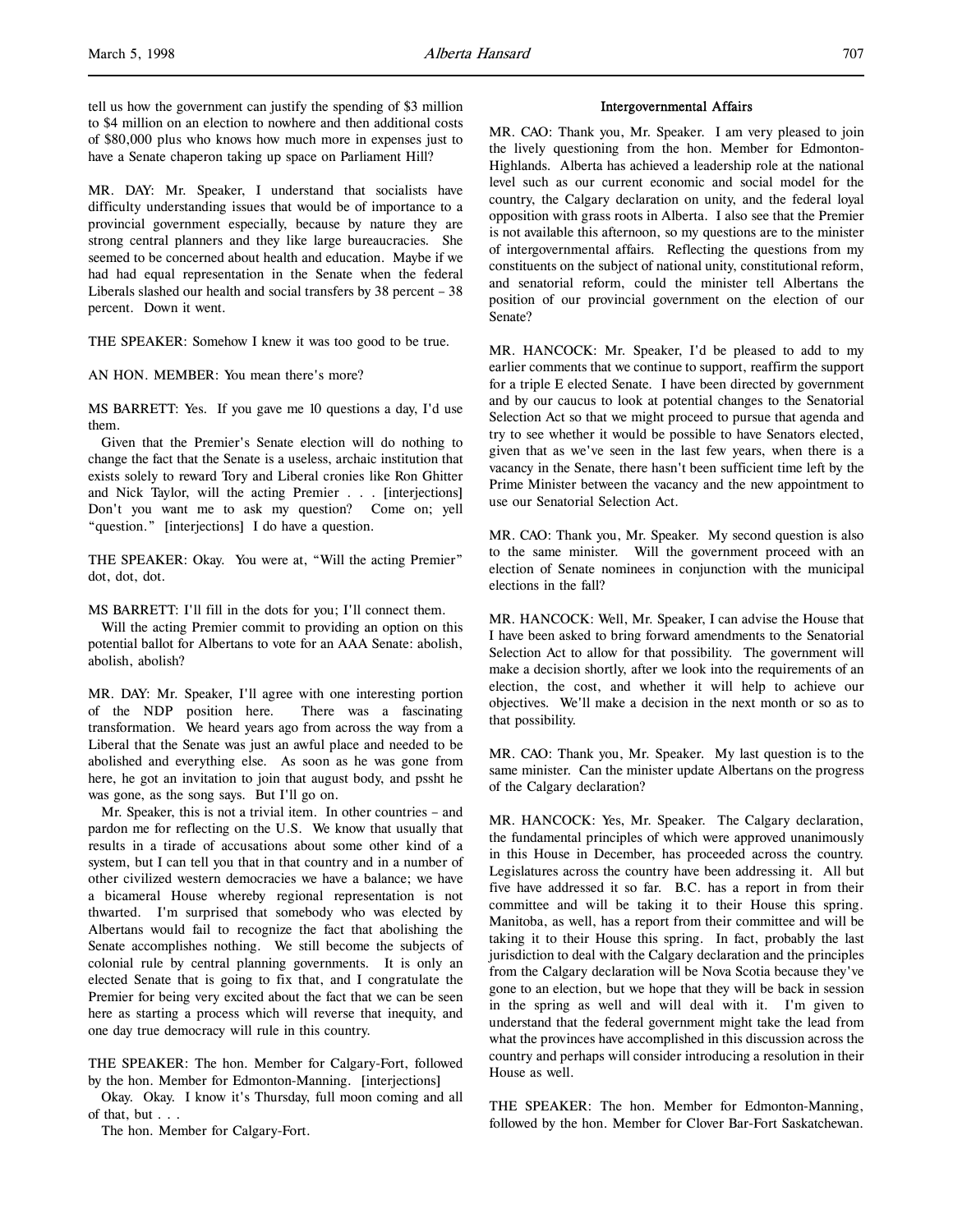## VLT Plebiscites

MR. GIBBONS: Thank you, Mr. Speaker. At the drop of a hat the government is ready to hold a vote on the Senate seat, but the problems that directly impact families and communities are ignored. The Election Act clearly says that we can have a provincewide plebiscite on VLTs anytime. To the Minister of Municipal Affairs: how many polls, letters, or petitions does the minister have asking for a Senate vote during the municipal elections?

MS EVANS: Mr. Speaker, I would have to research that information. I don't have that available.

MR. GIBBONS: My first supplementary, Mr. Speaker, is to the same minister. Why not have a VLT vote this year when it's clearly needed and wait to have a Senate vote when the seat actually becomes available?

MS EVANS: Mr. Speaker, in this House the Premier has discussed and announced the summit on VLTs, on the whole of gambling. There has been discussion in the past from ministers. There has been discussion from municipalities that they have provided me, documented evidence that they prefer to have those votes taken at a local, municipal level. I think that is the way the whole thrust of the Municipal Government Act directs. I don't think the municipalities want our direction on when they should hold a vote on any issue in this province. I think they really would like to think that they had some kind of opportunity to be a part of the process and consultation.

## 2:10

MR. GIBBONS: Then why does the government defend democracy at the federal level but support dictatorship at the provincial level?

THE SPEAKER: Hon. member, that question wasn't directed to any member of Executive Council.

The hon. Member for Clover Bar-Fort Saskatchewan, followed by the hon. Member for Edmonton-Gold Bar.

# Newspaper Carriers

MR. LOUGHEED: Thank you, Mr. Speaker. In June of 1997 the Workers' Compensation Board announced that newspaper carriers are workers under the Workers' Compensation Act. This decision means that Alberta daily and weekly newspapers must pay compensation insurance premiums on behalf of newspaper carriers. Alberta's weekly newspapers contend that the people who deliver their papers are private contractors and not newspaper employees and as such those contractors should be responsible for their own WCB coverage. My question to the Minister of Labour: can the minister please explain how the WCB can justify this added payroll tax on Alberta weekly newspapers?

MR. SMITH: There's much interest in the answer to this question, Mr. Speaker. Self-employed individuals who do not work for a principal employer and have no employees are not subject to the act. The WCB has determined, as the member's preamble clearly stated, that there is a change in relationship with the way that newspaper carriers are compensated. In the past, certainly when I was a newspaper carrier and I'm sure you were probably yourself, carriers purchased newspapers from the publisher to be sold to the subscribers at a markup. Today in most cases the publisher collects payment for the newspaper and directly pays the carrier for the work. So under the act the majority of Alberta employers are required to carry workers' compensation coverage for their employees.

MR. LOUGHEED: Thank you, Mr. Speaker. Given that there appear to be weekly newspapers that continue to use contracted newspaper carriers, can the minister explain why these small businesses should now have to submit WCB premiums on their behalf?

MR. SMITH: Well, Mr. Speaker, the situation differs from one workplace to another. They can be reviewed on a one-on-one basis to determine the relationship between the carrier and the publisher, and if the newspaper carrier is an independent contractor, WCB coverage may indeed not be mandatory.

MR. LOUGHEED: Thank you, Mr. Speaker. But given that some Alberta publishers feel the WCB has made an arbitrary decision about this issue with no consultation or discussion, the final question to the minister would be: what can he do to ensure that these Alberta weekly newspapers are not unfairly dealt with by the WCB?

MR. SMITH: It's a good question, Mr. Speaker. What I would do is advise them that as any employer or employee can do, they can go to the Workers' Compensation Board to appeal the decisions of the board. They can do that through an appeal committee, an assessment appeal, through the Appeals Commission, and finally through the Ombudsman. It is also possible for the WCB to ask the government to make an exemption, to exempt an industry sector from the Workers' Compensation Act, which has been done in the past for other industries as well.

THE SPEAKER: The hon. Member for Edmonton-Gold Bar, followed by the hon. Member for St. Albert.

#### Pine Shake Roofing

MR. MacDONALD: Thank you, Mr. Speaker. There are still more problems in the Department of Labour. Now it appears that the minister doesn't even know what's going on. Yesterday the minister stood right there and told this House not once but twice that his department neither approves nor disapproves the use of any products, including the shoddy pine shakes that were installed on many Alberta homes in the last five years. My first question today is to the Minister of Labour. How could you stand here yesterday and deny responsibility . . .

MR. SMITH: Mr. Speaker, I'm not denying any responsibility at all.

MR. MacDONALD: . . . when this letter signed by your department's research and approvals officer and these product listings are on your department's . . .

# Speaker's Ruling **Brevity**

THE SPEAKER: An interesting thing has transpired, hon. member. The minister got up and responded to your question. [interjections]

The flow of this question period has always been with minimal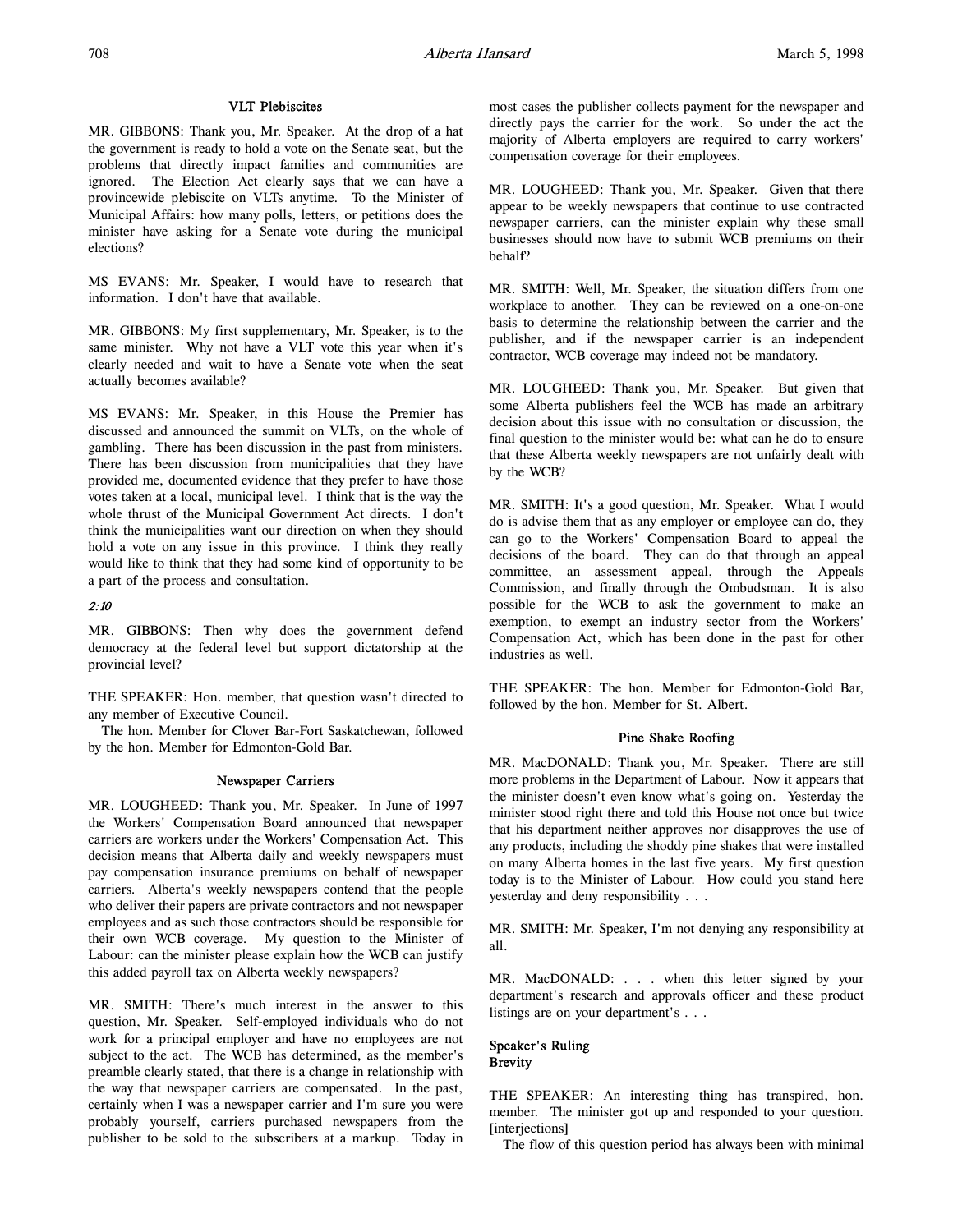interjections by the Speaker. The Speaker has always followed the tradition of allowing a member to raise the question and to allow the thing to flow without having an interruption every time.

Now, I know there has been a quick Minister of Labour on his feet, always it seems when the quick question comes from the hon. Member for Edmonton-Gold Bar. It was very quick action here. This is good. This is good.

Would you please proceed with your second question.

# Pine Shake Roofing

## (continued)

MR. MacDONALD: Thank you. My second question is to the Provincial Treasurer, Mr. Speaker. Due to the problems in the Department of Labour, is your department willing to compensate the homeowners where the Minister of Labour will not stand up and be responsible for his department's actions? I want you to tell this House if you will be responsible financially for the mistakes that have been made by that department.

MR. DAY: Mr. Speaker, the Minister of Labour is entirely competent in the execution of his duties, and we will continue to see that takes place because that's the type of person he is and we appreciate that.

MR. MacDONALD: Thank you, Mr. Speaker. My third question is to the Minister of Labour. In order to comply with the new standards set by the Canadian Construction Materials Centre, is your department conducting monthly inspections on the production of pine shakes in Millar Western in Whitecourt?

MR. SMITH: As a matter of fact, Mr. Speaker, we are conducting inspections. We have the problem in the hand, and we anticipate bringing the Building Code forward. I would remind the member, after he insults Alberta businesses about shoddy equipment, shoddy manufacturing practices, that it is the Building Technical Council that makes recommendations for changes in the code.

THE SPEAKER: The hon. Member for St. Albert, followed by the hon. Member for Edmonton-Calder.

# Capital Region Hospital Services

MRS. O'NEILL: Thank you, Mr. Speaker. Over the past few months and in particular during the last couple of weeks the residents of the Capital region have read and heard about and some have experienced both the strengths and the pressures of our health care system. My question is to the Minister of Health. Would the minister please tell us what he has ascertained to be the real cause or causes of the situation as it unfolded last week?

MR. JONSON: Mr. Speaker, certainly the emergency wards in the Capital health region, as I indicated earlier this week, were extremely busy, backed up if you will, over the weekend. There are certainly a number of factors involved, but as the Premier indicated and I later indicated, the primary factor, the very unusual factor which affected emergency wards all across western Canada was a particularly virulent flu virus.

The other specific thing I think should be realized is that, yes, there are sufferers of the flu that enter the emergency wards directly. Where this type of epidemic affects a system, any health care system in western Canada – but it certainly affected the Capital region – is that through our public health system, for the safety of all involved, long-term care centres that have this flu virus spreading through the residents were quarantined in, I think, a very responsible public health approach. However, Mr. Speaker, this prevents any further admissions out of the acute care system of the region. Therefore a normal flow of individuals and their treatment was stopped because of that quarantine in 14 out of the 20 long-term care centres in the Capital region.

MRS. O'NEILL: Thank you. Mr. Speaker, given the fact that our government does not address problems by indelicately isolating individual cases in the public forum, would the minister please tell us if there is a plan to deal with the situation and, if so, what is the plan?

MR. JONSON: Well, certainly, Mr. Speaker, the Capital region – we've been working with them – has advised us and I have advised this Assembly that they are expanding their emergency and acute care capacity through their planning, which is moving ahead as quickly as possible for the upgrading and reopening of emergency services at the Grey Nuns hospital in this city. They have already expanded – and I've shared the numbers with the Assembly before – their overall bed capacity. The significant amount of additional funding that has already been announced I have outlined in considerable detail for the Assembly. They are working towards increasing their capacity in this particular area.

THE SPEAKER: The hon. Member for Edmonton-Calder, followed by the hon. Member for Innisfail-Sylvan Lake.

# 2:20 Energy Department Reorganization

MR. WHITE: Thank you, Mr. Speaker. The Minister of Energy is infamous for downsizing and nakedizing government departments and agencies. I think he's quite proud of the fact quite frankly. We now learn that part of the Minister of Energy's restructuring initiative is that that Minister of Energy is considering the transfer of Edmonton-based operations of the Alberta Geological Survey and the EUBs utility division to Calgary, affecting some 60 Edmonton-based staff members. The question is to the minister. Why is the minister considering moving these Edmonton-based operations to Calgary?

DR. WEST: Mr. Speaker, there's been no decision made because there's an ongoing review at this present time.

MR. WHITE: Mr. Speaker, thank you. My second question is to the minister of intergovernmental affairs, or IGA, I believe, it is. [interjections] Sorry. It's Intergovernmental and Aboriginal Affairs. Quite frankly, as this minister is the representative of Edmonton in the cabinet, what is he doing to maintain these jobs in our city?

MR. HANCOCK: Well, Mr. Speaker, I think it's quite inappropriate for the hon. member to be asking me a question about the Minister of Energy's department. I would decline to answer it on that basis. But I would say this, that I have always played a part at the cabinet table, since I've been appointed, in making sure that Edmonton is well represented and that this government takes into account the needs of Edmonton.

MR. WHITE: Mr. Speaker, to the same minister. It's often been advertised, in fact, that you are Edmonton's representative. Yet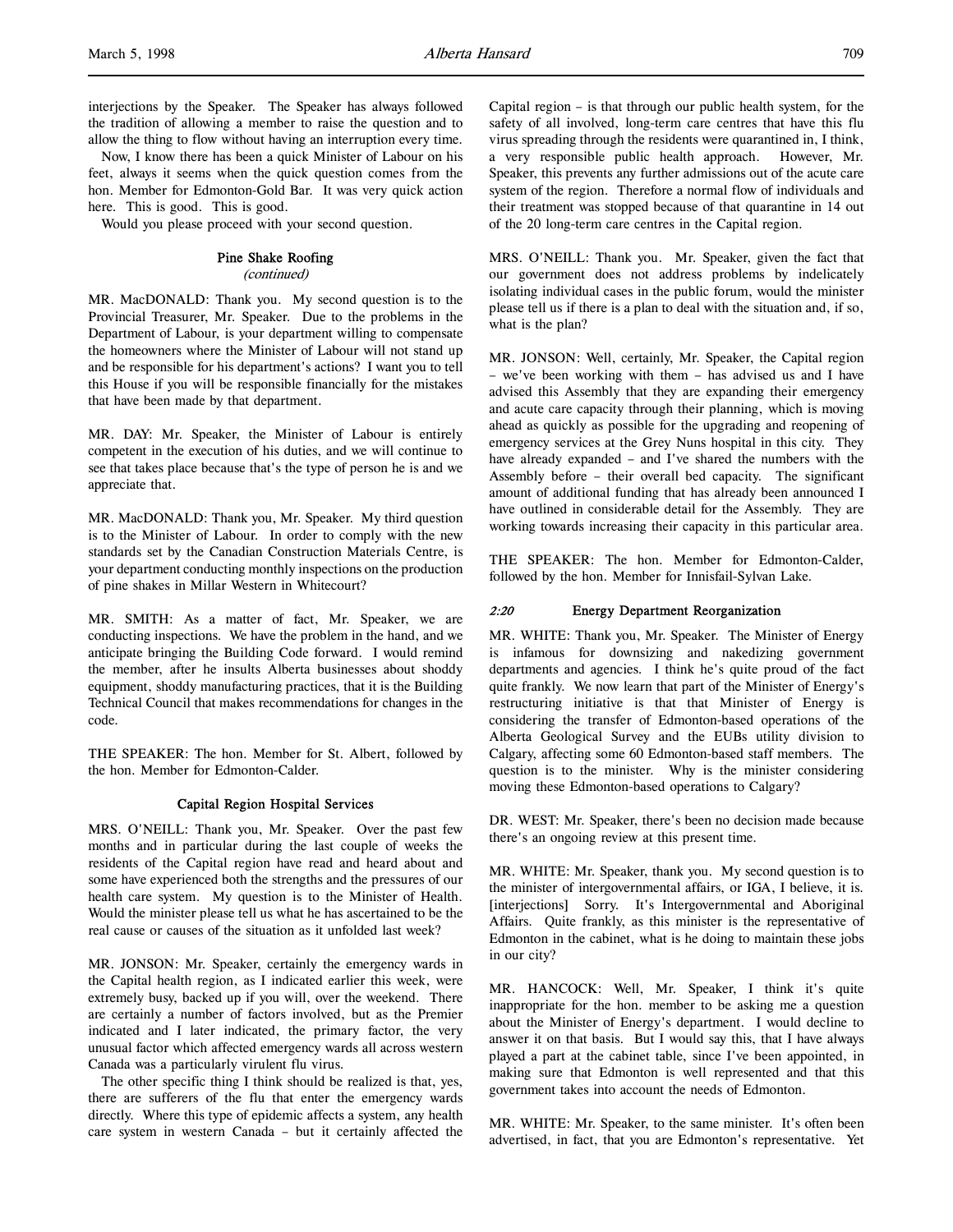you were just asked a question as to how you are carrying out those responsibilities, and you don't answer.

MR. HANCOCK: Mr. Speaker, again I would indicate to the hon. member that the purpose of question period is to ask people for responses about their departmental responsibilities. The Department of Energy is not my particular responsibility. I did answer the question, and that is that I take every opportunity I can as a member of this caucus and this cabinet to promote the interests of Edmonton, to encourage the government of Alberta to take into account the interests of Edmonton citizens and to make sure that Edmonton is not unduly . . .

AN HON. MEMBER: What about the capital region?

MR. HANCOCK: The capital region as well.

# Speaker's Ruling Questions outside Ministerial Responsibility

THE SPEAKER: Hon. minister, you're absolutely correct. Such a question is not within the administrative competence of the Department of Intergovernmental and Aboriginal Affairs. The chair was listening very carefully to your response. If you had stopped when you said, "It's not within my administrative competence," that would have ended it. Then the hon. minister proceeded to provide some more information, at which point in time the chair was not going to interject if the hon. minister wanted to provide an answer.

The hon. Member for Innisfail-Sylvan Lake, followed by the hon. Member for Edmonton-Glengarry.

#### Health Professions Legislation

MR. SEVERTSON: Thank you, Mr. Speaker. I've met with registered nurses and received calls from nurses in my constituency that have expressed serious concern about the proposed health profession act. One of their major concerns is based on their feeling that registered nurses retain their own professional legislation, legislation that is distinct from other health professions. My question today is to the Minister of Labour. Can the minister please tell me and my constituents why he feels it's necessary to have one piece of legislation covering all Alberta's health professions?

MR. SAPERS: Power and control.

MR. SMITH: Thanks, Mr. Speaker. The opposition members have put out their solution of power and control. It is not the reason the government is looking forward to this legislation. What this does is combine 29 health professions into one consistent piece of legislation. It talks about consistency, public hearings, governance, registration, continuing competency, certainly the work that the hon. Member for Medicine Hat has done over a wide period of time to create the environment where not only the nurses can participate, which they have done very well, but the other 28 professions, who are in varying stages of agreement with this legislation, for them to be able to come together in an ongoing consultation manner, to be able to talk about legislation that makes people more accountable, more transparent, and for the public to understand more easily and on a more facile basis what it is they do and how they do it.

MR. SEVERTSON: Mr. Speaker, if the intention is to have

consistency, can the Minister of Labour please tell the Legislature why the current proposals would result in nurses who teach or work in administration not having to be registered or being able to opt out of the act?

MR. SMITH: Mr. Speaker, a well-crafted question, if I may say so. Let me acknowledge that this is an issue of concern raised by registered nurses. We believe that continued consultation will result in acceptable compromise. We've talked about this in question period before. Consultation will continue. As a matter of fact, I'll table six copies from the AARN newsletter. The chair of the committee, Rob Renner, the Member for Medicine Hat, chair of the Health Workforce Rebalancing Committee, has done just an outstanding job of explaining in clear-cut fashion the intent of the legislation, the timing, and the need for careful, close, and complete consultation.

MR. SEVERTSON: Mr. Speaker, my final question is to the Minister of Labour and deals with the concerns related to me about the use of regulation versus statute. Can the minister indicate why it is proposed that the scope of practice and registered activities be defined in regulation and not in legislation?

MR. SMITH: Let me assure the hon. member, Mr. Speaker, that scope of practice will be included in the health professions act, not regulation, and restricted activities will be included in the Government Organization Act, not regulation. We have had an ongoing debate, as you well know: legislation versus regulation. We can commit at this time to those two key phrases in this particular piece of legislation being enshrined in the legislation itself.

THE SPEAKER: The hon. Member for Edmonton-Glengarry, followed by the hon. Member for Bonnyville-Cold Lake.

# Workers' Compensation Board

MR. BONNER: Yes. Here we go. Mr. Speaker, a new era has begun at Alberta Workers' Compensation Board with the recent appointment of a new board chairman and a new president and CEO. It is hoped that this new era will be characterized as one of openness and accountability. In his 1997 report the Auditor General criticized the WCB as not being fully accountable to its stakeholders, for not including key accountability information in its annual report on objectives. To the Minister of Labour: will the WCB's adopting the Auditor General's recommendations give their stakeholders the same information that they send to the minister?

# $2.30$

MR. SMITH: Again, a carefully crafted and properly worded question, Mr. Speaker. I compliment the member. In fact, it's my understanding that indeed there will be consistency of information with respect to the Auditor General, stakeholder compliance, and that of government. I think the key issue is that the WCB is an arm's-length, board-governed organization. It does not use taxpayers' money. It is employers' premium money that is now at the lowest rates in Canada, as you as well as I'm sure many others know. Also, it has paid out more per year this last year to claimants than ever before. So I see that really being a fundamental issue between the Auditor General and the WCB in terms of its compliance to AG requests and what needs to be disclosed in the marketplace to be consistent with generally accepted accounting principles.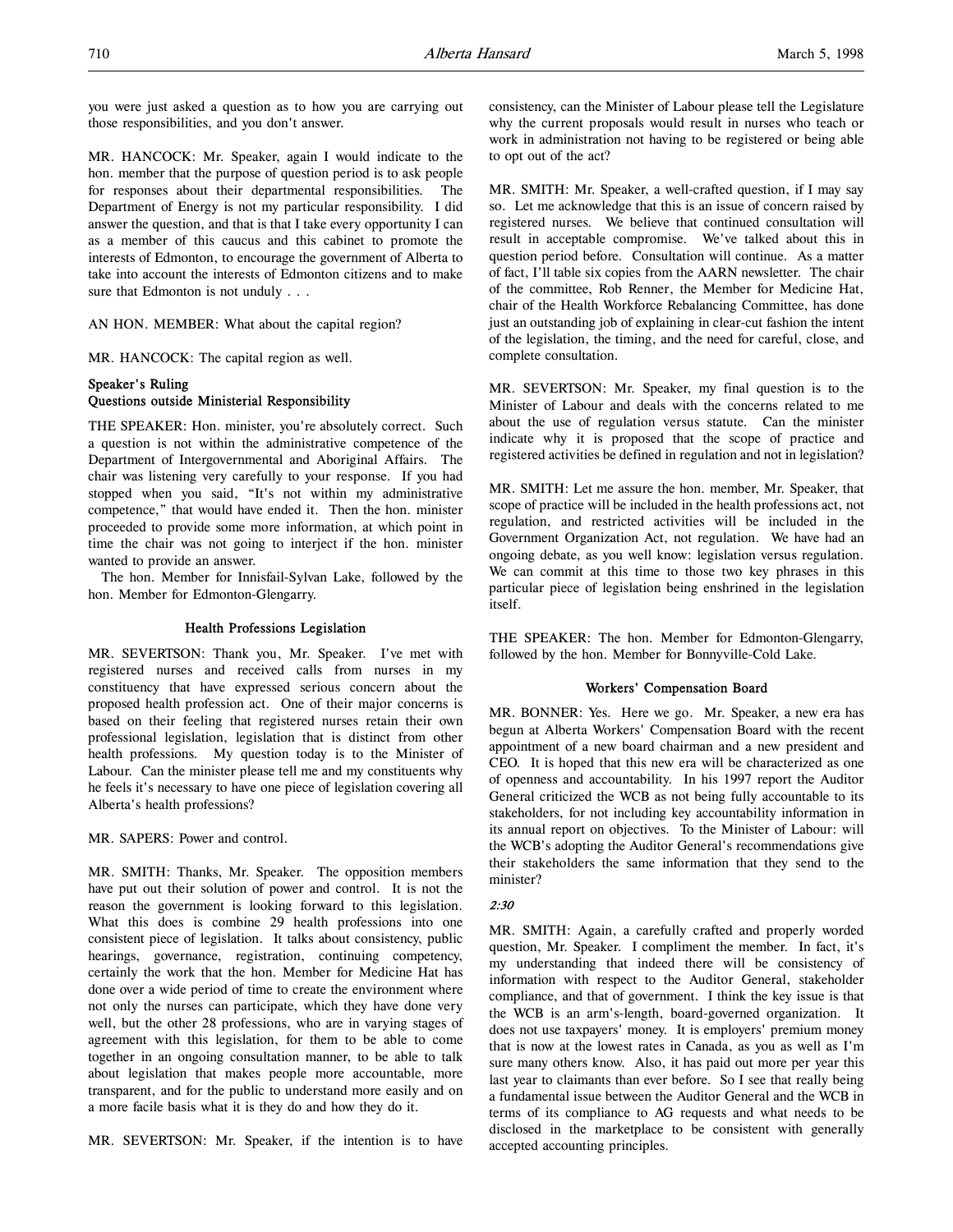MR. BONNER: Mr. Speaker, will any future editions of the board's report on objectives include information on the assets of the board, including its investments and the assumptions the board uses to calculate its claim benefit liabilities?

MR. SMITH: That's a pretty technical question, Mr. Speaker. I think what I would do is take that under advisement and suggest to the WCB board of directors to hopefully provide further information to this House.

MR. BONNER: Given that the past CEO had one of the highest salaries in the provincial government at over \$350,000, will salary and benefit information also be included in this report, as the Auditor General has recommended?

MR. SMITH: Mr. Speaker, as a correction has been noted in some of the local political newsletters, that is not a salary of the provincial government. That is a salary of the Workers' Compensation Board, which does not take one dollar of taxpayers' money. It is employer premium money, and I understand that in their annual report they have a disclosure program on salaries and benefits to executives.

# English as a Second Language

MR. DUCHARME: Mr. Speaker, the English as a Second Language program will be expanded to provide instruction to Canadian-born students who require English-language assistance. My question is to the Minister of Education. Could you please explain how this program will be implemented?

MR. MAR: Mr. Speaker, as members of this Assembly are aware, this government recently announced a major reinvestment in the area of education in the amount of 380 million new dollars and a redirection of 60 million additional dollars towards the classroom. Of that, \$5 million has been reallocated to the area of English as a Second Language programs to ensure that not only foreign-born but also Canadian-born students are eligible for this programming.

Mr. Speaker, school boards have been asked to identify the numbers of ESL students, including those that are Canadian born, by the 9th of March of this year. Funding for those students will begin in the fall, in September of this year, the 1998-99 school year. Boards will be provided with . . .

THE SPEAKER: Thank you, hon. minister. In a few minutes from now the estimates for the Department of Education are coming up. They're designated.

The hon. Member for Edmonton-Mill Creek.

# CIC Canola Industries Canada Inc.

MR. ZWOZDESKY: Thank you, Mr. Speaker. In 1996 CIC Canola Industries owed Alberta Treasury Branches \$4.75 million. In exchange for that \$4.75 million debt, ATB accepted 780,000 shares in CIC Canola Industries. CIC is now owned by Canadian Agra Foods, whose 1997 financial statements report a \$34 million loss, unfortunately, and state that there is significant doubt that the company will be able to continue as a going concern. My questions are to the Provincial Treasurer since Alberta taxpayers ultimately backstop the ATB. Is it true that the Alberta Treasury Branches will receive only pennies on the dollar for their \$4.75 million investment in this company?

MR. DAY: Mr. Speaker, I'm a little surprised at the question. I don't want to respond too strenuously to the member to suggest any lack of credibility on his part. The relationship of this particular organization, both with government and then to ATB, goes back to about 1978. Of course the relationship now is strictly with the Alberta Treasury Branch.

Well, Mr. Speaker, only last week and the week before the member for Edmonton – Glengarry? Gold Bar? – two or three days in a row with some intensity, which I appreciated, pressed me on the question, saying: are you sure the government does not get involved with ATB loans and ATB arrangements with other companies? I said and made it very clear at that point that the government does not get involved in those loans or those relationships. That's something this member here has also pressed me on. I'm somewhat surprised by his question today.

MR. ZWOZDESKY: Mr. Treasurer, those shares are trading at around 64 cents today, so there's a potential for serious loss.

I want to ask the Treasurer, in light of his comments just now, if the quarterly reports he receives from Alberta Treasury Branches include something with respect to this company referred to?

MR. DAY: Mr. Speaker, last year by virtue of legislation here in this House the government took extra steps to make sure that there was a clear arm's-length relationship between government and ATB. As a matter of fact there was an independent board put in place. It was a year ago in June that the ATB for the first time ever since 1938, believe it or not, actually had an annual report put out and the board of directors present to answer questions.

As a matter of fact, since then they have been following what is normal business practice consistent with other financial institutions in terms of putting out quarterly reports. Those quarterly reports are done publicly, and, I might add, show that there's a considerable turnaround related to ATB. Once they took the severe loan loss provisions last year, those quarterly reports have been very positive and in fact have reported to the profit position of that organization. Again, when these quarterly reports are issued publicly and, as a matter of fact, with considerable media around them, why the member wouldn't have access to those reports I don't know. I'd be happy to send him the ones that I receive, which are available to all Alberta taxpayers.

MR. ZWOZDESKY: Thank you for that, hon. Treasurer. Will you at the same time provide me and other members of this House with a report that shows how many shares were redeemed by the Treasury Branches and at what price over the last year in this particular company?

MR. DAY: Absolutely not, Mr. Speaker. It's a bad week for the member opposite. I understand that. But why would I as Treasurer report on financial dealings between ATB and another corporate entity in this province? I don't know why I would do that. As a matter of fact, if I did, the member for Edmonton – Gold Bar? Glengarry? Somewhere – would jump up and say, "Mr. Treasurer, you just said last week that you don't get involved in this kind of stuff." So I totally fail to understand why these types of questions are coming.

THE SPEAKER: Hon. members and the hon. Member for Edmonton-Gold Bar, the hon. Minister of Labour has requested leave to supplement an answer.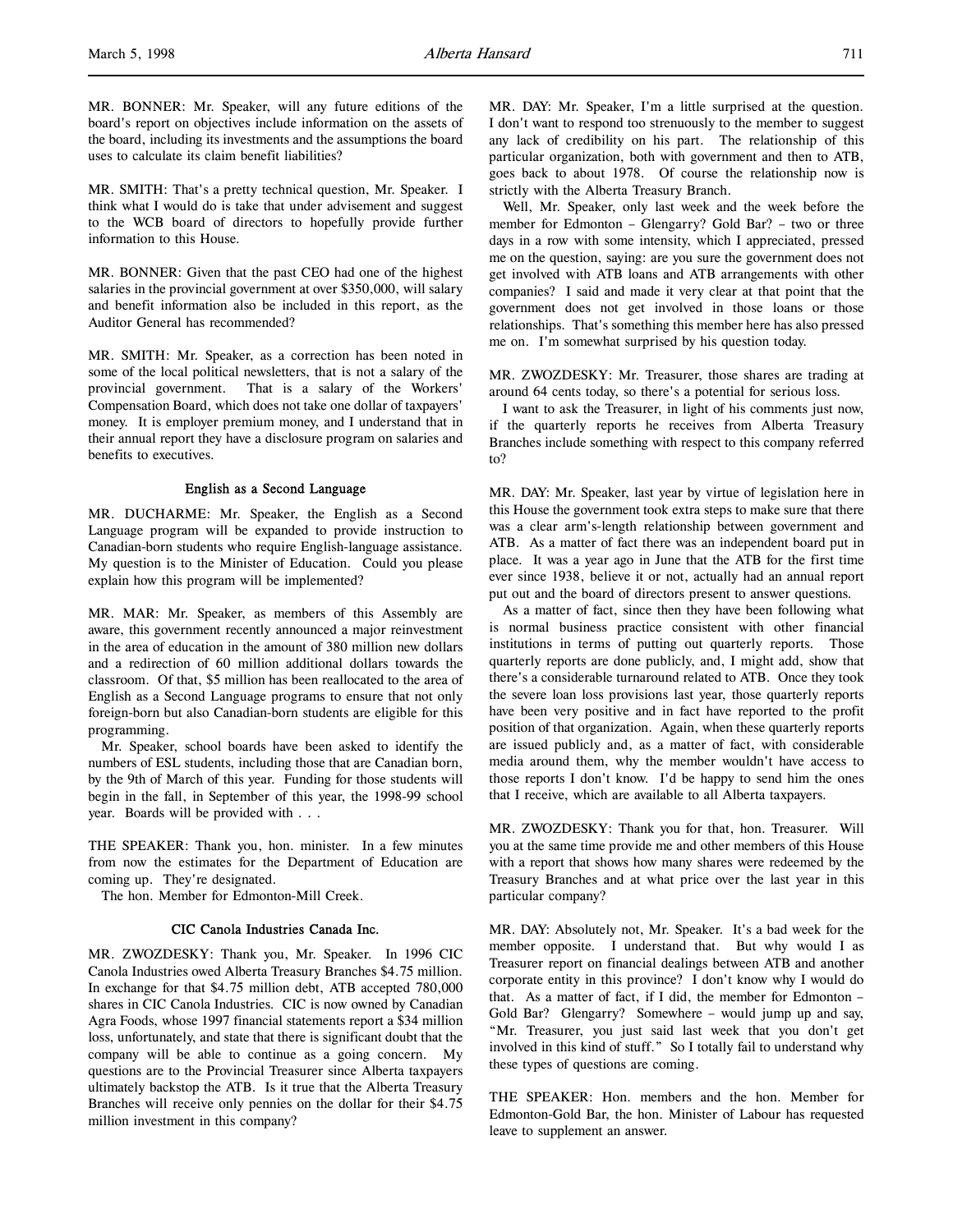# Pine Shake Roofing

(continued)

MR. SMITH: Thanks, Mr. Speaker. I'd just like to table this letter that I have in my possession addressed to the manufacturers of pine shakes from Alberta Labour. Key paragraph:

Although there have been no reports of roof assembly failure (i.e. water penetration into an attic space) and although neither the Alberta Building Code nor the C.S.A. Standard 0118.3 address product life span, Alberta Labour believes that a pine shake treated to provide durability, may be more appropriate to use in Alberta's climate.

MR. MacDONALD: Mr. Speaker, I also would like to table a document from the minister's department, and this is a document authorizing A1 Shakes to produce shakes and shingles in this province to sell. This is authorized by your department, and it comes from the safety and standards branch.

Now, if I could ask you this question: why has your department not yet issued a product warning so that homeowners and prospective buyers know about this serious problem?

MR. SMITH: The letter's been tabled, Mr. Speaker.

# head: Members' Statements

THE SPEAKER: Today three hon. members have indicated a desire to present a member's statement. We'll begin and proceed in this order: first of all, the hon. Member for Wetaskiwin-Camrose, followed by the hon. Member for Edmonton-Centre, followed by the hon. Member for Calgary-Currie.

#### 2:40 Communities against Cancer

MR. JOHNSON: Thank you, Mr. Speaker. I would like to inform the members of this Assembly of the events taking place in my constituency by Communities against Cancer, a committee of people from Wetaskiwin, Camrose, Millet, and surrounding areas whose goal is to raise funds directly for the Cross Cancer Institute. The Cross Cancer Institute provides vital services and support to those residents of this part of Alberta for the diagnosis, treatment, and follow-up of cancer.

The main event will be a fund-raiser and gala dinner on March 6 in Wetaskiwin featuring the new film The Gift, based on the journey of Debbie McLean-Lentz, a cancer survivor and resident of Wetaskiwin. Twenty years ago Ms McLean-Lentz was diagnosed with cancer. Since that time, she has dedicated herself to providing hope to others whose lives are touched by the diagnosis of this disease. In recognition of her commitment to those who face living with cancer, Debbie has received a Terry Fox award from the Terry Fox Foundation. In addition to the screening of the film, this gala event will also include live and silent auctions. It has been sold out for several weeks.

Local schools have also been involved in fund-raising with penny drives, bake sales, and talent auctions. The organizers are sure that \$10,000 will be raised by the schools in Camrose and Wetaskiwin. The two cities are also having coffee for cancer days, where businesses donate their coffee sales to fight cancer. The Boston Pizzas in Camrose and Wetaskiwin are doing their part with a wing challenge, with local people raising pledges to see how many wings they can eat in 45 minutes. Local hairdressers are also donating some of their earnings on specified days.

Every year there are 4,000 new patients to the Cross Cancer Institute, and approximately 125,000 outpatient visits are made

annually. I would like to challenge other communities and schools in Alberta to join in the Communities against Cancer campaign. Let's see how much we can raise to help stamp out this dreadful disease.

Thank you.

THE SPEAKER: The hon. Member for Edmonton-Centre.

# International Women's Day

MS BLAKEMAN: Thank you, Mr. Speaker. Three days from today, on Sunday, March 8, we recognize and celebrate International Women's Day and this year's theme: the evolution of women's rights, a lifelong commitment. For me this is a day both of celebration and rededication to the pursuit of equality for women.

What to celebrate? Well, I am 40 this year, and my grandmother is 97. What assistance from legislation and social change can my generation benefit from that my grandmother's could not? A Matrimonial Property Act to guarantee a share of the family's assets; a maintenance enforcement program to get support money for our children; shelters for battered women and their children to find safety; pay equity; human rights legislation which prohibits discrimination based on gender; the Canadian Charter of Rights and Freedoms; access to education; the pill and other medically safe birth control; choices in reproductive health and childbearing; better access to elected positions; licensed day care for our children; almost equal access to bank loans and other business opportunities.

We've come a long way and we have a distance to go in achieving equality for women in Alberta. Some of the programs I mentioned before are in place, but it is still difficult for women to take full advantage of them. The feminization of poverty continues. We struggle for quality, affordable child care, for freedom from violence and harassment in the home, the workplace, and on the street, for employment equity, for value and respect in our work in the home and raising children as well as our contributions to the workforce and the community.

The female garment workers protested and worked to improve conditions for women on March 8, 1857 and 1908. So on March 8, 1998, and in keeping with this year's theme, please celebrate women's achievements and keep your lifelong commitment to the evolution of women's rights.

Thank you.

THE SPEAKER: The hon. Member for Calgary-Currie.

#### Learning Disabilities Month

MRS. BURGENER: Thank you. Mr. Speaker, 1998 is the 27th anniversary of the Learning Disabilities Association of Canada, and March has been declared Learning Disabilities Month across this country. The goal of the Learning Disabilities Association of Alberta, Calgary chapter, is to increase Calgarians' awareness of learning disabilities and the services available to assist people with these disabilities. In the comments I'm making, I would like to broaden the awareness to all members of the Assembly and their own communities.

A number of organizations in Calgary support this initiative: the Calgary Learning Centre, Dr. Oakley school with the CBE, and St. Charles school with the Catholic board, which are in my constituency, to name a few.

Mr. Speaker, I would like to take this opportunity to share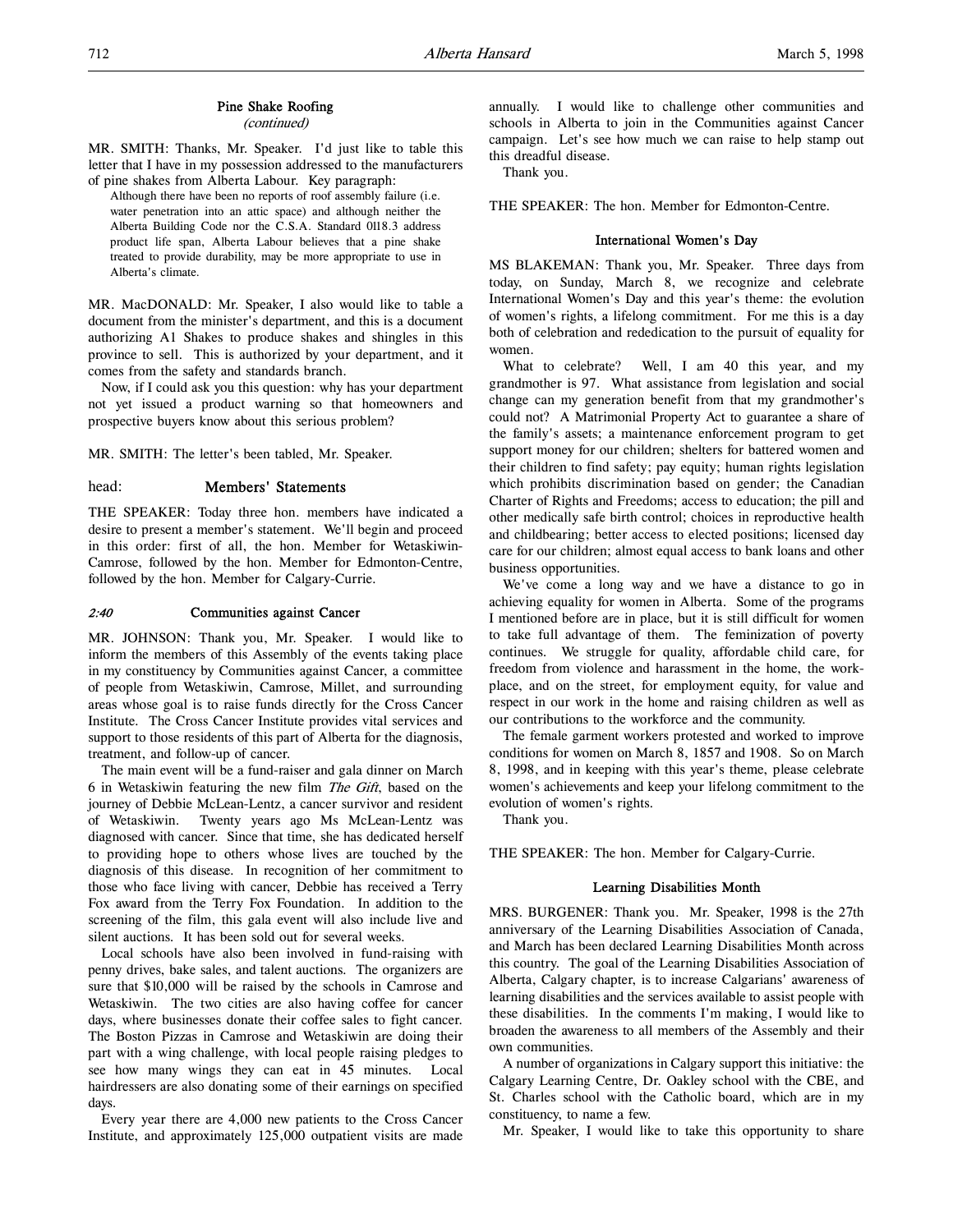some of the issues about learning disabilities with my colleagues. Learning disabilities are a congenital neurological condition which impact the lives of children and adults and affect all facets of human functioning, including social functioning. Typically only three percent of school-age children with learning disabilities receive special services within their schools. The effects of learning disabilities can be long-term and far-reaching. Research shows that 30 to 70 percent of young offenders and inmates have experienced learning disability problems. Adults with learning disabilities who have not received appropriate education or training typically hold a job for only three months. Employers, when questioned about why these persons have left their employment, relate the fact that social skills are their deficit rather than any job-skill problems.

Mr. Speaker, very little if any attention is being paid to the correlation between school failure, including dropout, and children and youth who come into conflict with the law. In 1991 20 percent of 20 year olds had not completed high school. Leavers were most likely to come from single- or no-parent homes with low socioeconomic backgrounds, and 33 percent of leavers came from high-risk. That's shared with other family economic situations.

I'd like to take this opportunity to bring attention to the work that they do and to continue to promote their efforts.

THE SPEAKER: Before we call Orders of the Day, might we revert briefly to Introduction of Guests?

HON. MEMBERS: Agreed.

#### head: Introduction of Guests (reversion)

THE SPEAKER: The hon. minister responsible for children's services.

MS CALAHASEN: Thank you very much, Mr. Speaker. It's a privilege indeed to introduce to you and to Members of the Legislative Assembly 20 visitors; 19 of them actually are adult students who attend AVC Lesser Slave Lake at Grouard. I'm really pleased today to have their MP here also, to see that they do travel to Edmonton. They are currently enrolled in the social work program, and they're here today to see what occurrences are in the Legislative Assembly. With them is Reg Smith, their instructor. I'd appreciate it if they could rise and receive the warm welcome of the Assembly.

# head: Projected Government Business

MR. SAPERS: Under Standing Order 7(5) I'd call upon the Deputy Government House Leader to state the government's order of business for next week.

MR. HANCOCK: Mr. Speaker, I'd be pleased to so advise. On Monday, March 9, under Government Bills and Orders we'd proceed first with Government Motion 22 with respect to the Chief Electoral Officer Search Committee, then second reading of bills 19, 20, 22, and 23 and as per the Order Paper. At 8 p.m. we would resolve into Committee of Supply with respect to reporting Public Works, Supply and Services, Labour, Economic Development, Agriculture, Food and Rural Development, Energy, and Education.

On Tuesday, March 10, under Government Bills and Orders we

would proceed with second reading on bills 19, 20, 22, and 23 and as per the Order Paper. At 8 p.m. on that date we would resolve into Committee of Supply, reporting Advanced Education and Career Development, Transportation, Treasury, science, research, and information technology; and then as per the Order Paper.

On Wednesday, March 11, at 8 p.m. we would be in Committee of Supply reporting Executive Council, designated supply subcommittees, Justice and Attorney General, Municipal Affairs, and Health; and then proceed to Government Bills and Orders as per the Order Paper.

On Thursday, March 12, in Committee of Supply the designated estimates for Community Development; and then under Government Bills and Orders, as per the Order Paper. 2:50

head: **Orders of the Day** 

head: **Committee of Supply** [Mr. Tannas in the chair]

THE CHAIRMAN: I'd call the Committee of Supply to order.

head: Main Estimates 1998-99

#### Education

THE CHAIRMAN: We'll invite the hon. Minister of Education to make his opening comments, and then we'll invite Edmonton-Mill Woods to ask questions, followed by the hon. Member for Edmonton-Highlands and others as the afternoon proceeds. Hon. minister.

MR. MAR: Thank you, Mr. Chairman. Colleagues, today I want to look at the questions that were raised on Monday night, when I first presented the main estimates for the Department of Education for fiscal 1998-99. At the outset I'd like to say that I found the questions to be constructive and to be valuable, and this afternoon I will be responding to all of the questions with the exception of one question from the hon. Member for Edmonton-Mill Woods that will require a little bit more detail. I will provide him that response in written format. Several MLAs did ask when we would get to the answers, and they'll get them right now, again, in the order in which they were asked.

Mr. Chairman, first of all, the Member for Edmonton-Mill Woods noted changes in our performance measures from year to year and asked how we can show annual improvements if the measurements change. The simple answer is that the three-year plan is a living document, and it reflects changes in priority year by year. As we achieve our goals in one year, the measure for that goal can be dropped and replaced with a measure that relates to a new goal or strategy. As we gain experience from results reporting, we learn which measures will provide value and which do not. Also, we dropped some of the measures because the Auditor General asked us to rely less on satisfaction measures when measuring performance.

However, Mr. Chairman, there is a core set of measures that remains the same from year to year to provide continuity; for example, public satisfaction with quality of education. The member asked why my department and not an independent agency identifies the measures and tracks performance, and the fact is that national and international tests are conducted and reported by third-party agencies. A third of the satisfaction data comes from surveys conducted by independent research firms. Interprovincial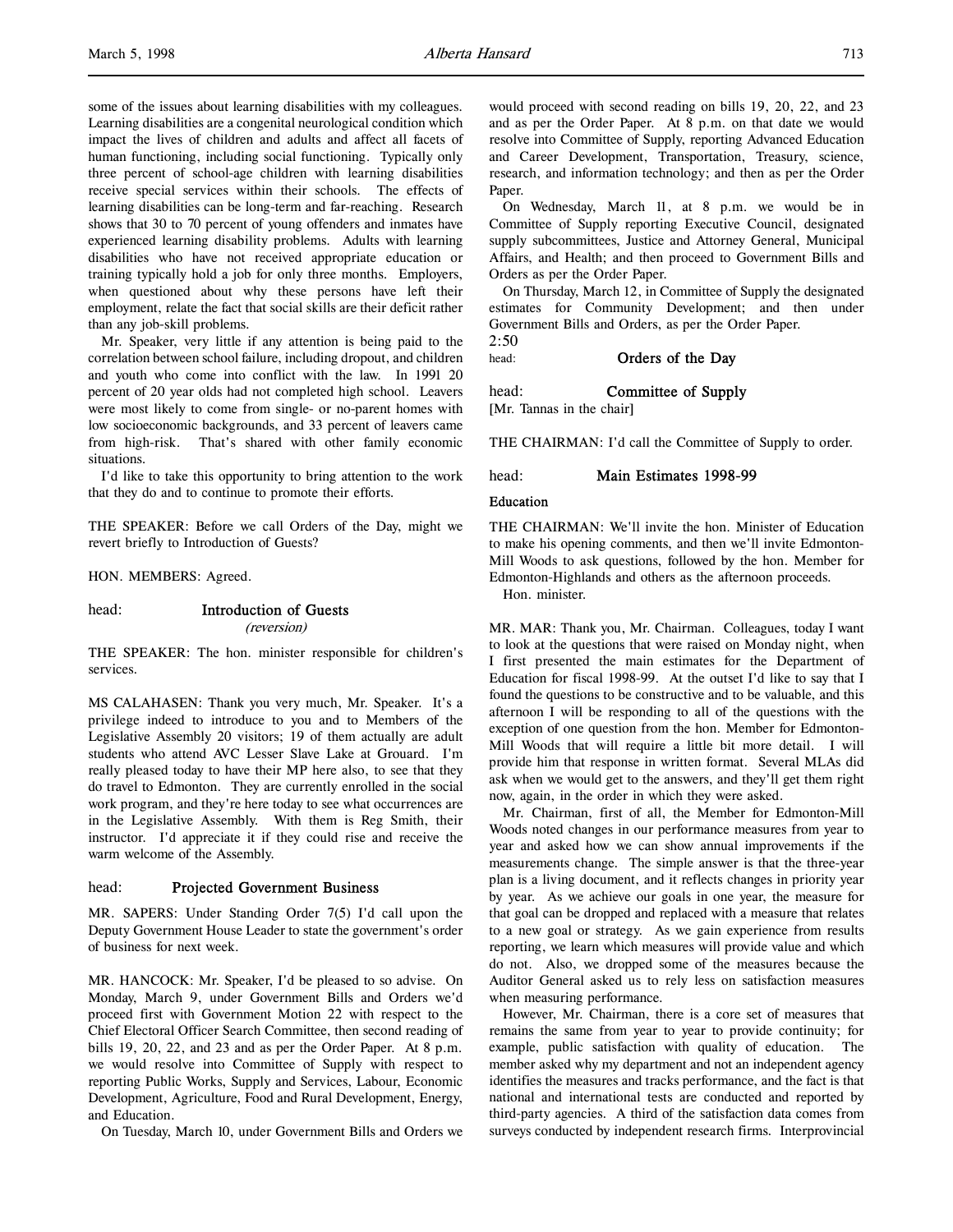As to the kinds of measures that would be appropriate, the member asked about class size, a request to waive regulations, and our fiscal effort. Recent reports of the Canadian Education Association show that, again, class size is not connected to results unless you make dramatic changes to classroom size, and I quote from their report: class sizes of 17 or fewer do improve achievement but by amounts which seem modest in relation to their costs and in relation to other alternatives. Small-group, intensive instruction like our early literacy initiative is a more viable alternative and cost-effective.

The number of requests to waive regulations does not seem to me to be an appropriate measure. However, if a regulation interferes with school boards doing their job, we are certainly interested in looking at it and possibly changing it. I would be most interested in boards telling me which regulations they want to waive, and next year I will report on the number of requests my department receives.

As to the relative fiscal effort of the Department of Education, the Member for Edmonton-Mill Woods is asking about expenditures in Education and in a range of government departments relative to gross domestic product. This is the question that will require a little more work, and I will get back to the member on this matter in writing because of the detail involved.

The hon. Member for Edmonton-Mill Woods asked a number of questions. The member started by comparing our spending to that of other provinces and states, and as I have said before, Mr. Chairman, it is not where we rank in spending but where we rank in results that really counts. The most recent international results again show that our students are outperforming those in the rest of Canada and in the United States, and that, in my opinion, is the real measure of success.

Regarding the \$380 million reinvestment, this government does not believe in a minimum funding for education. Rather, we believe that the reinvestment provides an appropriate level of funding for school boards to meet all the basic instructional needs of their students, including teachers and learning resources. The measures that show if this funding is appropriate are in our threeyear plan; for example, student achievement measures and satisfaction with value for money spent.

Measures for new areas like the early literacy initiative are being developed in consultation with teachers and school boards. If the member wants to see a plan for sustained growth in education funding, I would refer him to First Things First: Our Children and also the document contained in our three-year plan. Both of these plans outline three years of funding growth and identify where those dollars are going, and yes, some measures rely on data collected over time. There are many short-term measures that show student outcomes on an annual basis. We will act on the short-term results to improve student learning while we track other results over the longer term.

Now, an hon. member did ask questions and make comments about language learning in Saturday morning schools, as they are sometimes referred to. Many heritage language schools are private schools, and the ones that are accredited offer an approved program and employ certificated teachers. These schools receive credit enrollment unit funding at the same rate as other accredited private schools.

On student behaviour on school buses, the School Act requires that every school board have a policy on student conduct and

discipline and enact those policies to ensure the safety of staff and students.

The hon. Member for Edmonton-Glengarry asked a number of questions that covered a great deal of territory. To answer some of the questions by the member about money for technology to support the new math program, funding for learning resources is included in the basic instruction grant, which is going up by \$174 per student beginning this September. Additional funds for technology are available through the \$20 million annual technology integration fund.

The hon. member asked several questions about provincial achievement tests; first of all, the cost. The budget for the entire provincial achievement testing program is \$3.85 million a year. That works out to \$9.58 per test written, which is the lowest cost in the nation.

Next were questions about the validity of these examinations using reused test questions. Some of the questions are reused. To ensure that the tests are valid, we consult extensively with educators and involve teachers in the test design. We go through a thorough statistical review at the end of the test, and we report on the repeated questions as well as the new questions. So what do these tests measure? They are based on the approved program of studies for that subject area at that grade level. Finally, Mr. Chairman, the tests improve student learning by identifying where any problems may lie so those problems can be addressed through changes in teaching a program or in curriculum.

First, by putting enough money back into education to return the teachers' 5 percent, a look at the 1997-98 school year shows that in the school jurisdictions that have settled with their teachers, the average increase is 3.4 percent, bringing the average salary increase since 1995-96 to over 6 percent.

Charter schools are working, and they're working well. Both students and parents are satisfied. These schools are monitored annually for compliance to provincial legislation, to regulation and policy, and also to their charter. Charter schools must also meet the same accountability requirements as other public schools. With experience and in-service, charter school boards are becoming more knowledgeable and sophisticated. A list of charter schools is available from the Alberta Education web site.

Looking at high school completion rates, first I must correct a misunderstanding. Our targets have not changed. They have been and still are 75 percent. The actual achievement in 1996-97 is 69 percent, and this figure demonstrates that we have more work to do in this area.

The member had asked about prekindergarten. My department provides funding for prekindergarten students with mild and moderate disabilities at three years and six months and with severe disabilities, including the hearing impaired, at two years and six months.

# 3:00

Looking at property taxes, this government has lowered the provincial mill rate for education purposes five years in a row. However, municipalities are assessing taxes on real market value, and accordingly, as real market value for the property goes up, so does the average tax bill. That is where the \$46 million increase in property taxes comes from. I must note that property taxes are contributing less to public education funding than they used to. In 1996-97 property taxes contributed 55.6 percent of the operating support for public and separate school boards for grades 1 through 12. In 1998-99 that is down to 48.1 percent.

As to what kind of effect the reinvestment will have on the pupil/teacher ratio, that is for local school boards to determine.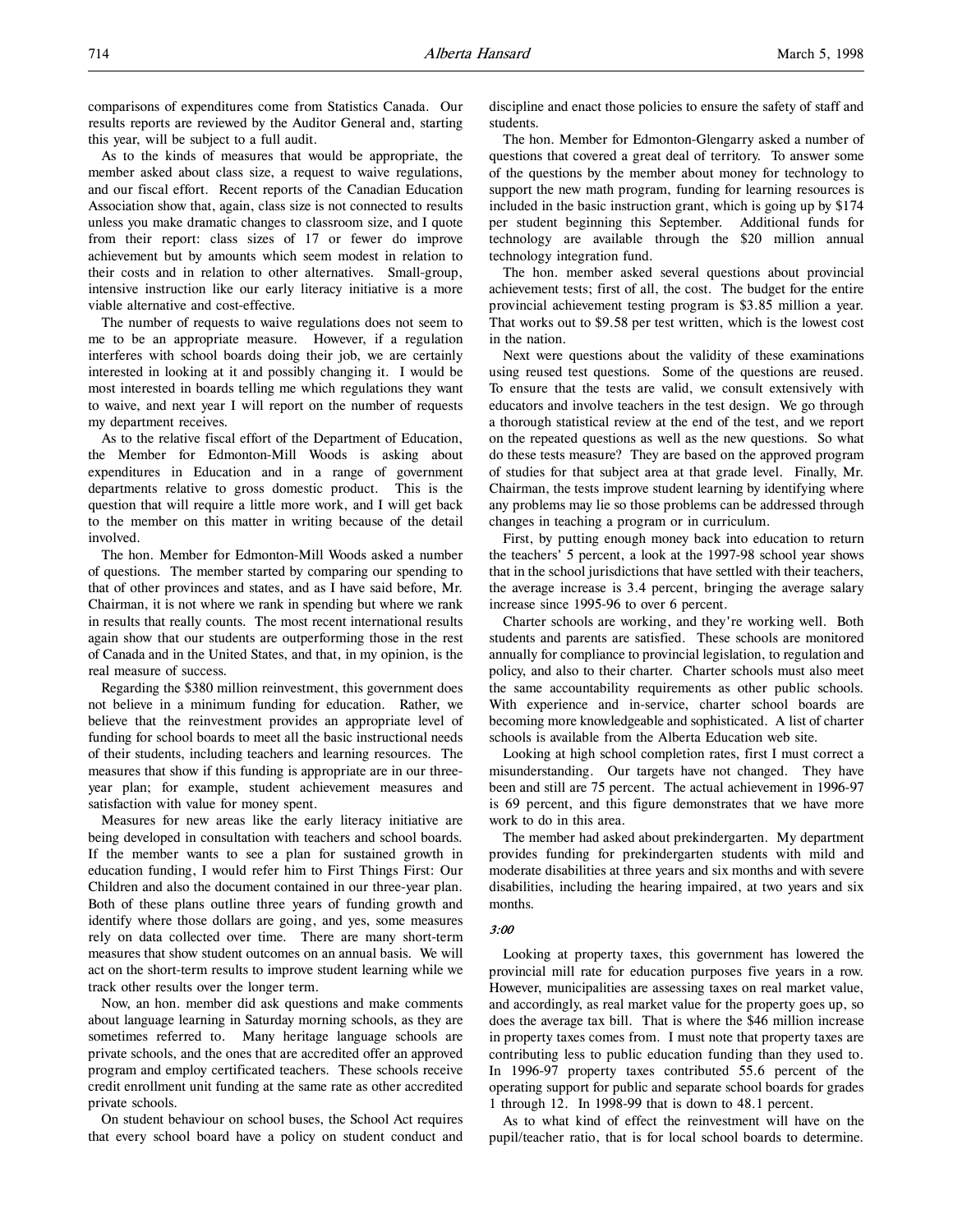I fully expect that programs like career and technology studies, other work skills options, and technology-based learning will improve parent confidence that their children will be prepared for life after graduation.

Turning to the questions from the Member for Edmonton-Strathcona, improving high school completion is a priority area for improvement in our three-year plan. We expect a combination of strategies to help us achieve the 2000-2001 target of a 75 percent completion rate. Looking at the tables on page 134, in the first table we are looking at parents of all students K to 12 and a measure of their general satisfaction with education. The second table measures only parents of high school students and looks specifically at satisfaction with preparation of their children for work or further study. As I already said, we look to work skills options and technology-based learning to improve parent confidence in this last area.

Still looking at our targets in our estimates, yes, in some places our targets do not reflect historical trends. That is because we have taken steps and developed strategies that will make a difference, for example in technology. With more computers in our schools, learning outcomes now identified for students, new industry training partnerships, and teacher training, including the Telus Learning Connection, we expect to achieve the new targets.

As to the member's last question on Monday, looking at the estimates for l998-99, I cannot understand how the member can call miserly a \$221 million increase in education funding in the first of three years.

Turning to the Member for St. Albert, the first answer is: yes, the funding in the basic instruction grant for mild and moderate special needs does include students who are gifted and talented. I welcome the hon. member's interest in children's services. Financially my department is targeting funding for native education initiatives jointly with Family and Social Services and is working with Alberta Health to improve speech and language assistance in our schools. We are still working with other departments to identify further opportunities to jointly serve students in difficult circumstances.

In technology, Mr. Chairman, we expect most technology learning to be integrated into the curriculum. The department is working on a draft curriculum integration guide. Where appropriate, students may need to learn technology skills in a dedicated class. Student achievement will be measured against learning outcomes we identified for technology.

With respect to the cut in federal transfer payments for official languages, we rolled the Alberta commitment for official languages into the basic instruction grant when we developed our new funding framework. That funding remains in place.

On the member's tax question, school boards may levy a special school tax to raise up to 3 percent of their budget but only after a successful plebiscite, and the funds must be used as stated on their resolution. To answer the member's question, these funds go directly to the school boards. The only cost to the government would be a very small amount for monitoring expenditures and revenues.

Turning to the hon. Member for Edmonton-Glenora on, first of all, technology, the 80 percent target for satisfaction with schools helping students improve their computer skills is realistic. Teachers are developing their technology skills. The Telus Learning Connection is a valuable resource for teachers learning to use technology. Students can further their knowledge and skills through certain courses in the career and technology studies program.

We have now defined learner outcomes for our students. The department is working on a curriculum integration plan for technology. I believe that if two-thirds of our high school students currently are satisfied that school is improving their computer skills, that is realistic. After all, we only have had a few years of integrating technology into our schools so far.

Turning to high school completion rates, I believe that the target of completing high school within six years of entering grade 9 is appropriate, given the range of work skills programs and other options that are now available to our students. I also believe that a 75 percent completion rate in six years is appropriate. The other 25 percent, I must note, is not a failure rate. Some students stay in school but take longer to complete, and many of those who drop out initially go back later and complete their schooling as adults. Some students have such severe disabilities that achieving a high school diploma is not possible.

About dividing taxpayers into parents and public. Actually we do not have a measure for taxpayers. In fact, we do not use the word "taxpayer" in any of our measures. We do measure differences in satisfaction levels for parents and the public because the results show that people who are closer to the education system tend to rate a higher satisfaction level than those who are less involved. I must respond strongly to the member's comments about the target for satisfaction. It is never all right for someone to not be satisfied; however, targets must also be achievable. As much as we would wish it, it is not possible to satisfy everyone. For example, I note that some targets are being questioned as being too ambitious while those same targets are being criticized for not being high enough.

Looking at the member's questions about special needs, I'm confident that the 30 percent increase in funding for students with severe physical and mental disabilities will provide the programs and resources these students need and will lead to greater parent satisfaction with these services.

The action plan is in our three-year plan and is in First Things First. The reinvestment plan will provide appropriate resources. I expect that the new math curriculum for high school will improve student achievement in this area. Improving high school achievement in math is one of our priorities for improvement in our three-year plan.

School boards and teachers have a three-year notice before a new curriculum is introduced, so they have time to get the resources in place and become familiar with the material. Postsecondary institutions are included on the curriculum development committees so that they also know how changes in the curriculum will affect students coming to their institutions.

Looking at the value for money spent, our current target is a satisfaction rate of three out of four Albertans. I, too, would like to see a satisfaction rate of 99 percent, but as I said before, laudable as this would be, it is not realistically attainable. As to whether or not the satisfaction levels would create pressure for private schools, I believe that parents base those decisions first on which school offers the learning programs that are best for their sons and daughters, their children. If they do choose a private school on the basis of value, it is value measured by what kind of education their child receives, not how much money is spent.

Finally, to address the member's question about privatization. Since we posted our first three-year plan in 1995-96, we have evaluated our activities according to the core business for Alberta Education. Providing direct service to our students is not a core business of government. We have divested and will divest any direct services that could be provided by an organization or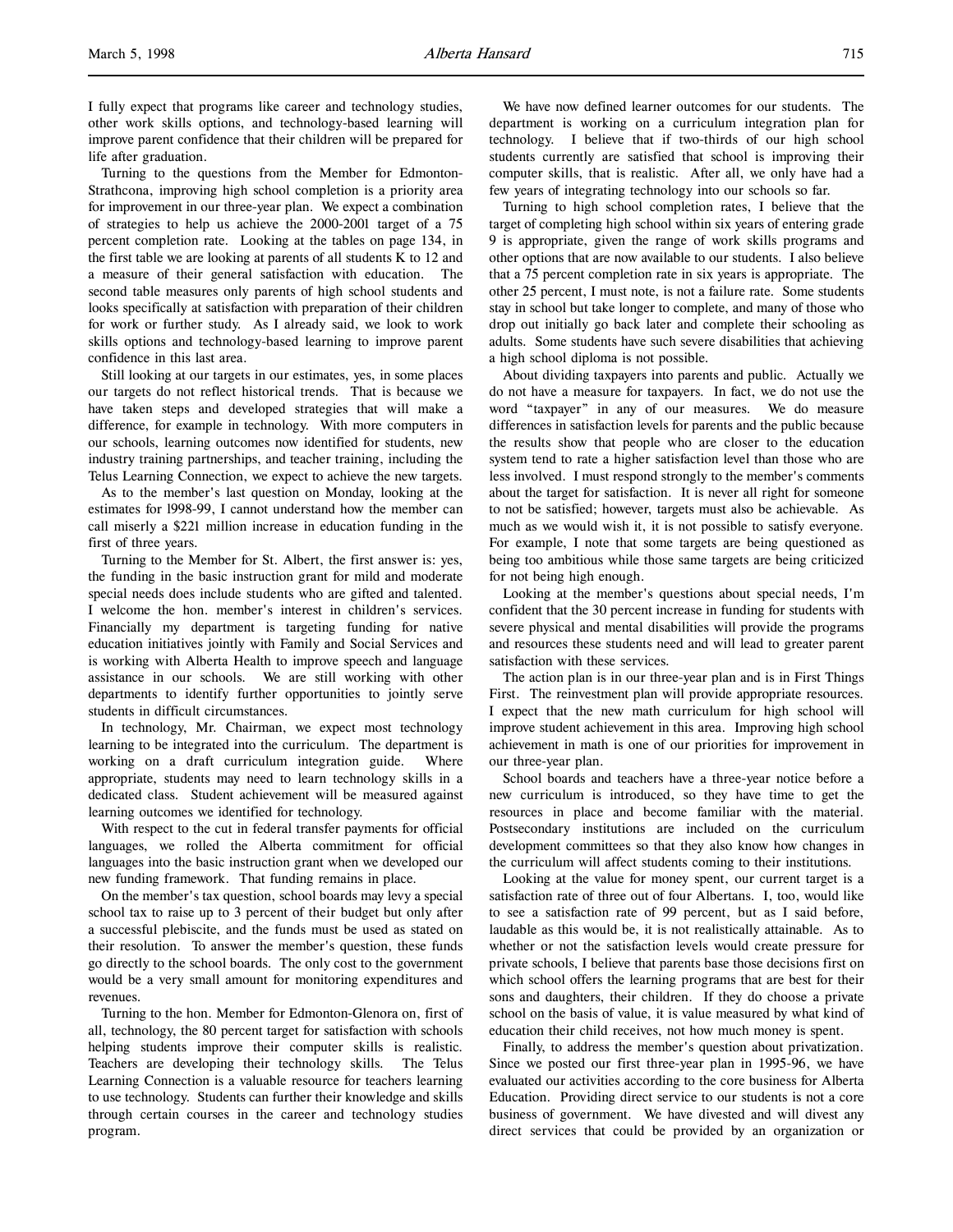industry outside government, especially a public education entity such as a school board.

Mr. Chairman, I believe that covers the questions from Monday of this week, and I certainly am happy to entertain further questions today. Thank you.

THE CHAIRMAN: The hon. Member for Spruce Grove-Sturgeon-St. Albert, followed by Edmonton-Highlands.

MRS. SOETAERT: Thank you very much, Mr. Chairman. I appreciate the answers that the minister has given us. The minister knows quite well that I feel very strongly about education, and that's no secret. I used to teach. I have children in school, and I am married to a teacher. So maybe it's a biased presentation that I sometimes make on behalf of education, but I would venture to say that maybe it's an informed presentation and questions that I ask to the minister today, with no bias but certainly with a sincere caring about what is happening and some very real concerns.

The minister mentioned in his reply to one of the questions today that he would venture to ask school boards which regulations they would like waived. Then my question on that would be: can the Leduc school board on behalf of Thorsby school ask the minister to waive the regulations for the school building regulations? Would you honour their request that they be waived so they can build the facility according to what their community has asked for instead of what your bureaucrats have insisted upon? So I sincerely ask that question to the minister.

#### 3:10

I want to mention for a while in my role as Transportation critic that I'm very concerned about the situation with buses. I know the minister finds it difficult to respond to all of these, but I want to express my concern about the funding for school buses. If we don't fund that properly, our equipment across this province will be too old – that comes under the Transportation budget to schools – and it doesn't pay for our owner/operators to deliver the service. I'm sure that many of you have heard that concern across the province.

I have here a letter that was sent to the minister, and I think it speaks very well. It's from the school council chair at Camilla school in my riding, and his question is about the Rural Transportation Task Force, which I would like to speak to for a few minutes. I notice that within that, some areas will get more funding and some will get less. This creates a dilemma on two counts. For example, Parkland school division, which is part of my riding, will lose money. I know from discussions with them that they have talked about having to charge bus fees across the whole county. They haven't had to do that yet. I don't find that to be an equitable issue when some people's children do pay bus fees across the province and some don't. So I would ask the minister if he is addressing that anywhere in the budget. I don't see it, but I would certainly hope that he would look at that.

I notice, on the flip side, that some will get more funding. However, it will be phased in over such a period of time that they don't know if they can survive while they're waiting for the funding to catch up to them. To put it in a nutshell, if I may quote a paragraph here from this letter from Mr. Joe Dwyer:

Our School Division has operated an efficient and effective transportation system and made every effort to put all of our instructional funds into the classroom. However, years of frozen funding and increased costs to our bus contractors have taken their toll. Some bus rides are excessively long and contractors

are operating at a "break even" level if they are fortunate. Our local bus contractors have provided safe and caring service to our students and we wish to continue to have them provide transportation services rather than some large contractor to whom our children are just numbers.

Now, I'm referring to a rural riding, and I know that many here understand that those are often single owner/operators, people who know the families around them and who really are concerned about children's safety.

To continue with the letter:

Our children's safety is of paramount concern to us. Recent news coverage has shown that some of the larger contractors' buses have not met safety standards. We strongly urge you to eliminate the phased in increase of transportation funding and to provide the required funds immediately to school systems who are in need as evidenced by the study done and the recommendations. We trust that you will consider our request to the benefit of Alberta's greatest resource, our children.

I am sure the minister will respond, hopefully favourably, to them.

I want to mention a few things that have been discussed in this Legislature before, and I'm wondering if they're being addressed by the minister. Will the Famous Five be included in the curriculum and at what age level? If it will, it's going to need some funding. I think that would be an interesting project for people to work on, and I'm sure that many in the department would be interested in doing it.

A second thing that I and others in this caucus feel: maybe in the curriculum some education programs about violence against women and domestic violence. Maybe we will make it so that we won't need shelters. Wouldn't it be nice if we didn't need them? It's a sad state that we do and it's reality that we do, but if we started educating our young people about the realities of domestic violence, then maybe we wouldn't need them later on.

I have a request from Edmonton-Centre that asks: how about equal funding for sports activities and teams as compared to sports for boys? It would be interesting to do an analogy on that to see if more money is spent in that neck of the woods, a little more than the others.

I want to address class size. The minister, I think, found some archaic report that said that class size doesn't mean anything. I would venture to say that smaller classes – and no one can deny that – are better for our children. So I would encourage the minister to make that one of his goals, that we have a smaller class size.

First thing this morning, Mr. Chairman, I stopped by a school in my riding and just had coffee with the teachers. I said: "This afternoon I'm going to be able to ask the Minister of Education anything about how he has spent money. Do you want to ask him any questions?" Naturally, they did. So this is directly from that group of teachers, and here are their requests and their questions.

One concern was that there was no renovation money sent to any of the St. Albert schools. They were wondering why they didn't qualify and why they were not on the renovation list for schools.

One teacher expressed that she didn't feel that the minister was taking the money problems seriously enough, and I would venture to say that he isn't. She said, "We spend more time talking about money and how we can cut corners here and there than we do about the quality of education for our children."

A 20 percent increase in private school funding was the rumour yesterday, and they were very concerned about that rumour and wanted to know if it was true. If the report hasn't been made public yet, why does the press have it? So I would respectfully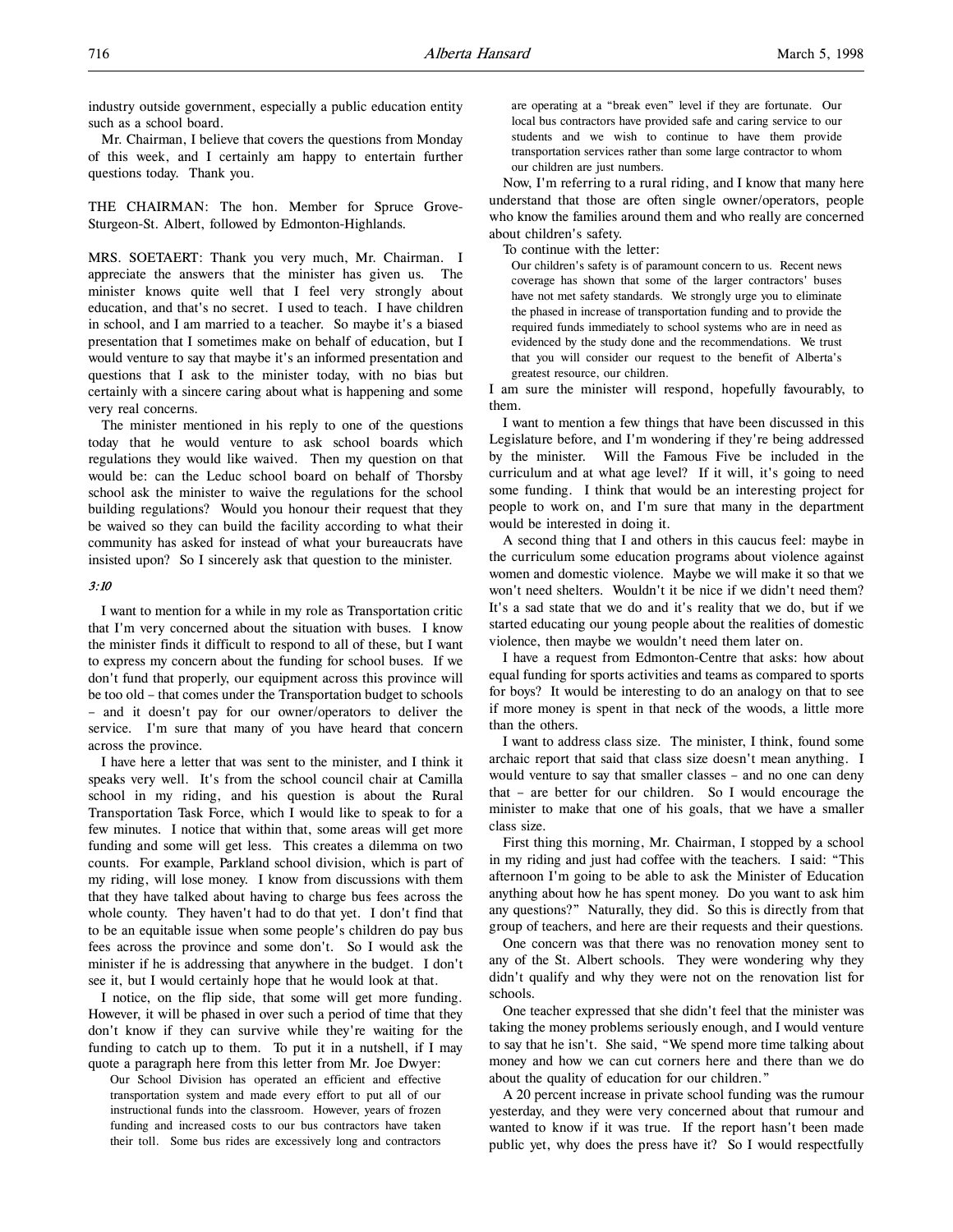ask for an answer on the private school funding issue.

A number felt that this competition that the government always says is healthy is creating an adversarial role between schools, that instead of wanting to share and co-operate, people turn inward to protect what is their own. They feel that that adversarial role between schools is very unhealthy and that the minister's squeeze on money for these schools and students is creating not the best of climates in schools.

A huge concern for proper funding for moderate-needs children. A man was giving me an example of a foster child that he and his wife take care of. Last year that child was in a class of 15 students with an aide, and this year that student is in a regular class with 30 other students. The teacher is feeling very frustrated that she cannot meet that child's needs, and certainly the child is feeling lost. So I would certainly like the minister to address the issue of moderate needs. It is not being met.

Another person expressed a real concern over money spent on advertising and marketing. I've got to say that when I open the paper and I see "Come to our school; it's the greatest school in the county or in the city," I can't help but know that the price of that ad is 50 or 100 bucks. Couldn't that money be better spent? Because of these cuts and the lobbying for students and the competitive edge, we're now wasting dollars. I would say that education dollars should not be spent on advertising. They should be spent on our children. Because of that inequity and the competitiveness between schools we're now spending money on advertising. Now, I would venture to say that that's a waste, and I know hon. members have to agree with me on that one. So I have grave concerns over that.

#### 3:20

Another one said: "You know, teachers are holding it together. The system would fail, but teachers are holding it together. But the money crunch just cannot continue." I agree with them. I see them dealing more and more with money issues and budget issues than professional development, than new programs for children, than being able to give individual time to children, and that's a pity. They are now working at fund-raising, at advertising and marketing, at lobbying for students. Being a competitive school in a business world is not what a school is about. A school is not about the competitive business edge. A school is about our children and about delivering the best possible publicly funded education that we possibly can. I would venture to say that because of this government's lack of commitment to education, we're ending up in a very sad and sorry state of affairs in our schools.

I was speaking to a principal this morning at another school, and he said: "You know what? We meet as principals and we never talk about programs or students. We talk about: will your budget balance?" I'm finding that many school boards are unable to balance their budgets, because they just possibly can't. Now, I don't know if that's the minister's secret plan to get more money for school boards, that if they're all in the red, he'll be able to say they can't possibly do it, and he'll get some emergency funding for them. I've heard that that could be a rumour, that his plan is that if everybody runs in the red, we'll be able to give them more money because that's the squeeze they're in. I think that's a terrible situation to put school board members and principals in, where they have a choice of: can this child get the program he needs, or do I run in the red? That's what's happening.

I would venture to say that it is time the minister seriously committed to giving back the 5 percent cut that teachers quite willingly took so that this government could get out of its own

Conservative debt. I'd venture to say that they took that 5 percent cut when everybody was biting the bullet, and they have not received it back. Some have; many have not. In fact, one gentleman told me about his pay stub in 1986; his take-home pay was only \$40 less than it is now, in 1998. Now, that's a pretty sad statement on the progress that teachers have made with regard to pay equity. I think that if the minister truly cares about his employees – he employs teachers, and it is part of his responsibility to deliver the best program we possibly can for our children – I would venture to say that he has to treat them with more respect. [interjection] The Member for Little Bow says a teacher isn't worth 40 bucks a day. Is that what you said, Little Bow? That's appalling.

MR. McFARLAND: No. I said 40 will make him a better teacher.

MRS. SOETAERT: So I would venture to say that the minister should show a little more respect to his own employees.

I think that the morale is very low. I would ask the minister this: how many teachers are on stress leave? How many principals are on stress leave? Has there been any opportunity to provide professional development? I am very concerned about what is happening in our schools and in our classrooms. I think the morale is down because of the attitude of the minister, who keeps saying: I've put more money into it. In reality, the money is barely meeting the rise in the number of students.

If the MLAs haven't talked to their own schools and their own teachers, then it is time they did. Walk through those schools, talk to those teachers, and honestly try to get a feel of where they're coming from. They will tell you that the quality of education is in jeopardy because classrooms are crowded – we all know classes should be smaller, that education is served far better from smaller classrooms – that the children with moderate needs are not being served, and the demand in our classroom, the class sizes, is astronomical.

Mr. Chairman, I know there are many other people who want to take the opportunity to speak today, but just to recap so that the minister gets this clearly. I'm very concerned about transportation funding; it's insufficient. We're going to be running with old buses across this province, and bus owner/operators will not be able to keep afloat. It doesn't make sense for them to keep running a business for nothing. I am very concerned about class size. Any study that shows class size does not mean anything is absolute hogwash. I'm very concerned about the autonomy of local schools and school boards, especially in the area of Thorsby. I want teachers and principals to be able to spend time on education concerns, on children and programs, not wondering if they're ever going to see a decent dollar for their children.

One final thing. I'm wondering if the minister can explain his trip and what that meant to the students. Did that have anything to do with his Education portfolio? What was spent on that trip? What educational meetings were set up? Or was it a trip with regard to education? I have no idea. If maybe the minister could table his agenda: who he met, what was spent, and who went with him? We'd hate to pay for any extras who were just along for the ride. I'm certain that money could be wisely spent in classrooms. So I would just respectfully request the information on that trip.

I am very concerned about school boards. They are working very hard to keep things afloat, but they just don't know where else they're going to squeeze the money from. We're going to end up with more user fees, especially with transportation.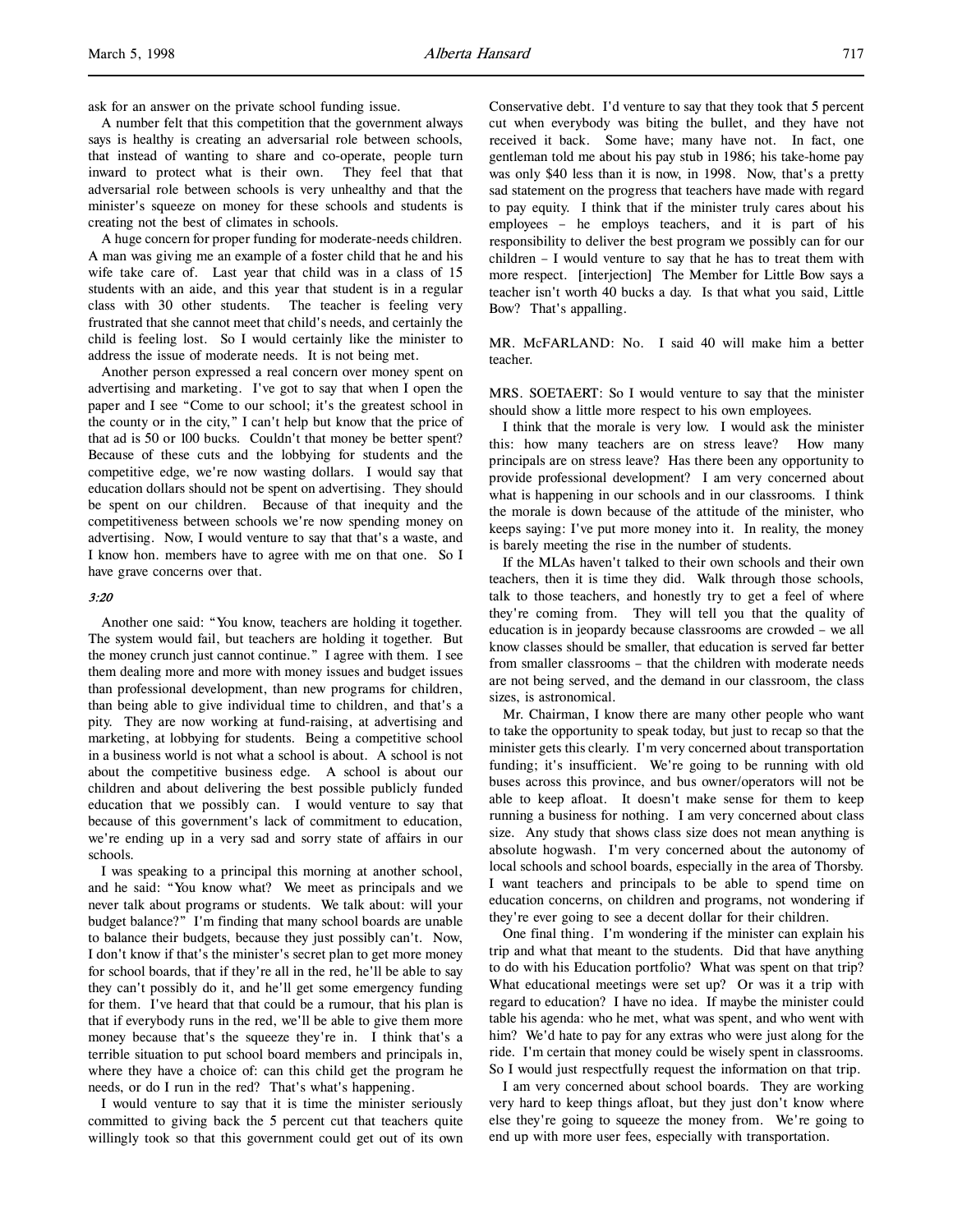With those few concerns, I hope the minister has seriously listened or will, respectfully, read Hansard so that he can get the full impact of my very sincere and very concerned thoughts regarding the budget allotted for Education.

Thank you.

THE CHAIRMAN: The hon. Member for Edmonton-Highlands.

MS BARRETT: Thank you, Mr. Chairman. I'll thank the minister for coming across and sharing with me a report that he made public this afternoon after question period. The report is on the recommendations of the Private Schools Funding Task Force.

Sure enough, the speculation that Steve Chase of the Calgary Herald had was correct. The recommendation is that the private, unaccountable schools get a 20 percent increase in their basic instruction grants, which will mean that it will come up to 60 percent of the basic instruction grant provided to public schools. I must condemn this immediately. First of all, it means another \$8 million. That's a total of \$48 million that isn't going into the public system – is not going into the public system. I will get to some graphs in a few minutes that will demonstrate just how badly the public system needs those dollars. I'm absolutely appalled.

Another recommendation that the government has accepted just moments ago, number 7: "Private schools should continue to have the right to select students." That's the very reason we shouldn't be funding them, because of their exclusivity. "Select students:" they want to pick and choose who can come to their schools. Well, the public system doesn't do it that way, Mr. Chairman. In fact, the public system is incredibly inclusive, more inclusive now than it was when I was in school. That's the way it should be.

Now, here is an utterly, utterly astonishing recommendation, number 15: "Each funded private school should be required to designate a principal who has an approved teaching certificate." Holy Dinah. Are they ever moving fast out of the 16th century. They're going at rocket speed. The government has actually said that, yes, they will agree to this recommendation. "A principal who has an approved teaching certificate." Where in the public system would you find a principal who doesn't have an approved teaching certificate? I condemn this report from page 1 to page – what is it? – 44, with the sole exception of one recommendation, number 14, which the government has not accepted but which it will do because it's going to apply it to all schools. I will read that into the record.

A new requirement should be introduced which specifically states that all private schools must not offer programs that in theory or in practice will promote or foster doctrines of racial or ethnic superiority or persecution, religious intolerance or persecution, social change through violent action, or disobedience of laws.

As if we couldn't have had that in the School Act a few decades or more ago.

#### 3:30

Eight million dollars more is a requisition that's going to have to come in front of this Assembly. Guess how I'm voting, Mr. Chairman? I'm voting no on that question. I vote no on the question right now in front of us under line item  $2$  dot  $2$  dot  $2$ gee, I'm using computer language – which asks for \$40,810,000 for public schools. I vote no. If I had been here – well, I was here last year. I did vote no. You know, three and a half years out of this place was such bliss. I forget that I had that period of time in my life when I worked in the real world. I just got to criticize you from TV shows, and if I didn't want to, I didn't have

to let you respond. I loved it. The Minister of Community Development will know that, but we actually had a good show when she was Health minister. We had a very positive show.

Anyway, what was in front of us in this main estimates book was a requisition for nearly \$41 million. That constitutes more than a \$2 million increase compared to last year, and now we're going to get a supplementary requisition for an extra \$8 million. Shame on this government. Shame on any government that won't stop schools that promote exclusivity, that want to handpick based very often upon religious orientation. They have the ability to go under the public education umbrella system. No problem. The only problem is that they want the right to discriminate. Shame. Wrong.

Now, to the real issue here; well, not the real issue. Let's get back to public schools. I'll get this photocopied for the minister prior to his response on Monday. I went to a meeting with the Edmonton public school board this morning. They provided me with a graph. It shows in constant dollars that in 1987 their budget was hovering just under \$300 million. They showed me the graph that again shows in constant dollars where they were in 1997. Guess what? Just barely over \$300 million.

Now, you take into account inflation, increased enrollment, not to mention trying to settle with their workers who acquiesced to the government's demand that they take a 5 percent pay decrease, and the school board, now trying to settle with their workers, has agreed. Those people paid an extra tax for far too long just because they were public-sector employees. And it turns out of course we had multibillion dollar surpluses each and every one of those years when the government was saying, "We may have a deficit," or "We've got a balanced budget." Don't tell me they didn't know they'd have multibillion dollar surpluses; \$14.9 billion in surpluses over a five-year period. That's no mistake. Once, a mistake. Twice, a heck of a coincidence. Five times? It was a lie – a lie.

On pages 134 and 135 of the estimates the performance measures are there. I know that the minister responded a little while ago to previous questions about those performance measures. Mr. Chairman, do you know what's missing? The real obvious one, folks. Yoo-hoo. Wakey-wakey. It's 1998. The teacher/pupil ratios are not mentioned. Now, is that an accident? A coincidence? I don't think so. I think the government will do anything to spin away from the fact that their underfunding since 1993 of the public education system has been detrimental to all involved in the school system.

Again, one more time, a pox on both sides of the House that voted for that crippling, strangling legislation that said that if there are any surplus dollars, they must go exclusively to the debt. Honest to God, I must have spent half my time on air criticizing that bill. I should have been back in here. I should have run in a by-election. That's what I should have done. I would have had that legislation undone.

Now, it is also pointed out to me that interns in the classroom are no substitute for smaller classes. Study after study has shown that. I'll tell you what all the school boards would like, having been on that hideous roller-coaster that they were on between 1993 and 1996. They would like a legislative requirement for kindergarten. I think they have the right to that. Let's put it in legislation. Let's put it in the statutes and see how easy it would be to undo after the fact.

# [Mrs. Gordon in the chair]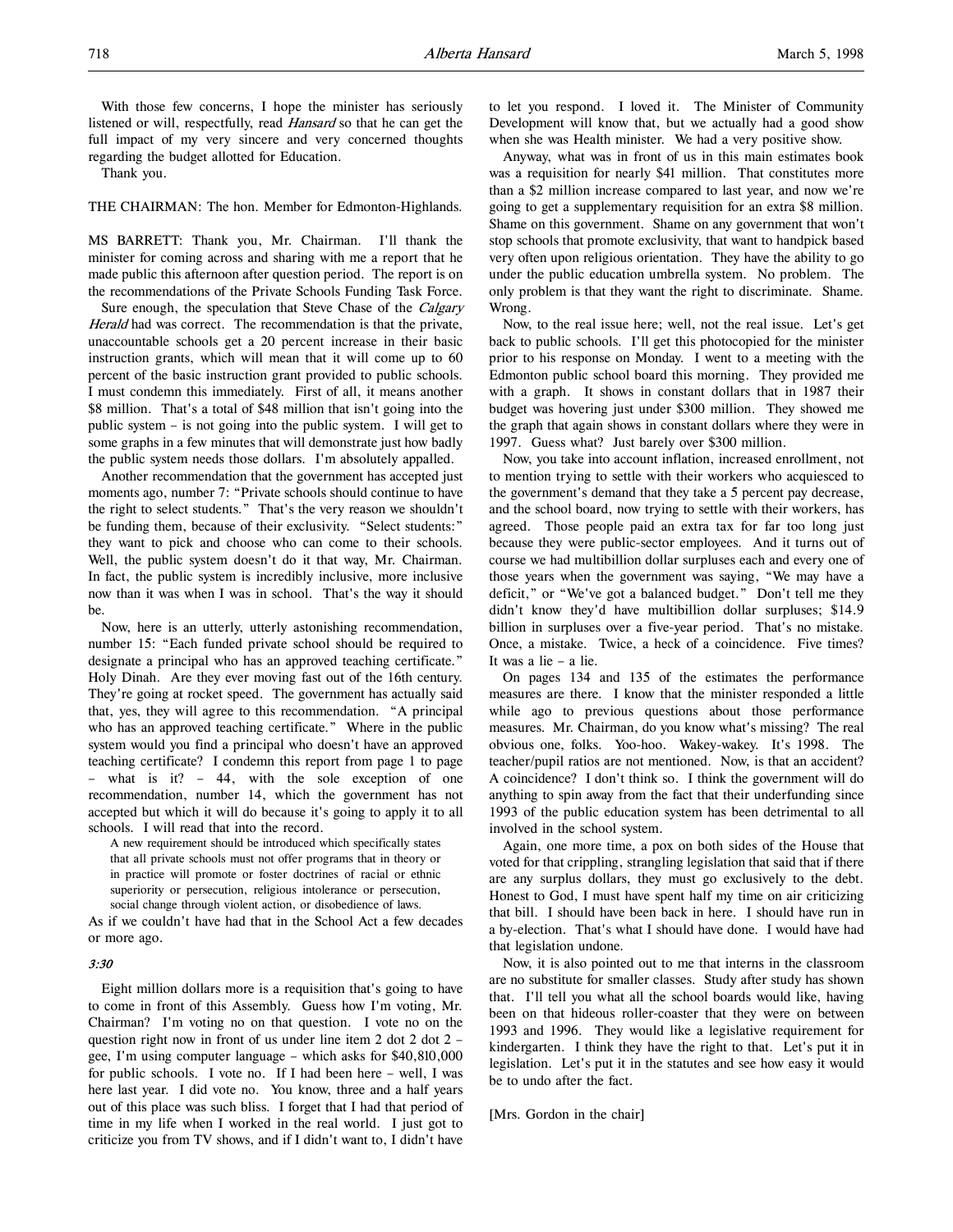I know of a school board that, because of its having incurred a deficit, is now effectively reducing its per pupil grant to the schools in its district. That points out again the problem of underfunding, just as the parents having to pay now between \$30 and \$230 per student for things like books, pencils, sports. Now, the Edmonton public school board, Madam Chairman, used to supply all materials for elementary school, all materials. We're talking crayons, scribblers, the whole thing. They no longer can; they don't have the money.

I noticed that in his response the Education minister talked about the new math curriculum. Yeah, real exciting, sure. Did the budget reflect the cost of the \$25 per textbook needed to conform to the new math curriculum? No. No school in the province, no high school is getting that money, that 25 bucks per textbook that they're being told they must acquire but not getting any money for.

If you look at the Edmonton public school board's figures, it would appear that they got with the current budget somewhere between 1 and a half and 2 and a half percent increase in actual funding. However, if you don't allow for the giving back of the 5 percent for the school staff, including the teachers, which by the way the government is doing – government is settling; the Labour minister is settling contracts with AUPE members. They're getting their 5 percent back plus a couple of percent. Ah, but the schools: no. They're expected to swallow that themselves, either that or have fewer teachers, which means larger class sizes. I mean, talk about a vicious circle here.

In fact, if all is taken into account; that is, population increases, inflation, plus partly paying the teachers back – remember, for over two years the Edmonton public school employees have only gotten 3.35 percent of that 5 percent cut returned to their pockets or to their paycheques, and they lost over 300 teachers in the system during the era of severe cuts. So what we've got is really no increase at all in net funding for the Edmonton public school board. I know that that's going to be the case throughout the province.

I will conclude by observing that the estimates do reflect the phasing out of the machinery and equipment tax. I know I did a show on this one as well; right? I did a TV show on this one. I did them five days a week, and I was always doing provincial stuff. The phasing out of the machinery and equipment tax was supposed to be replaced by another tax. That hasn't happened. Where is the other corporate tax that the report recommended replace the M and E tax? It ain't there. As a result, if you live in Edmonton, 52 percent of your property taxes are going to pay for education.

Now, I've got to ask myself: how many times do I have to pay for things around here? I pay my taxes for health care. I pay my health care premiums, and now the government is saying: oh, we'd like to open the door wide to private, for-profit hospitals and other related facilities, so you can pay one more time. Well, I pay my income taxes. I pay my property taxes. You know what I get for my property taxes? I get snow that's not cleared in the winter because the city of Edmonton took a 70 percent cut in its funding in the last five years. I pay my taxes, and I can't get my garbage picked up once a week because the city took a 70 percent cut. The city ideologically said: well, we can't raise taxes. Well, even if they could, they amount to flat taxes.

Most people in this city who own a home are paying somewhere between \$800 and \$1,600 a year in property taxes. That's a flat tax by any other name, as far as I'm concerned. If I owned a multibillion dollar house – or million I should say.

You'd have to stretch your mansion a long way around the world to come up with a multibillion dollar home; wouldn't you? A multimillion, with an M, dollar home: yeah, I'd be paying a lot more than that. Most of us don't have multimillion dollar homes. So what we have is taxpayers paying taxes and paying more taxes and getting reduced services.

To add insult to injury, the \$40 million that this government was prepared to steal out of the public education system, which is crippling – they're now going to give not just that \$40 million but another \$8 million to private schools, who boast about their ability to discriminate, who boast about their ability to exclude people. Shame on them.

#### 3:40

THE DEPUTY CHAIRMAN: The hon. Member for Edmonton-Mill Woods.

DR. MASSEY: Thank you, Madam Chairman. I would like to make some further comments with regard to the estimates, and I would break them into two parts. First, I'd like to ask some questions of the department based on a response I received from the minister last year. I had asked a question about site-based management. Part of the reply I received talked about administration costs and instructional costs, the governance of the system, and how those caps have been set: a 4 percent cap for boards with more than 6,000 students and 6 percent for boards with less than 2,000 students and between 4 and 6 percent on a sliding scale for those boards in between.

I'd like to quote what it goes on to say. It says: the costs associated with system instruction support will include support staff, certificated and uncertificated, and associated activities provided across the entire school jurisdiction. Well, Madam Chairman, clearly that is not the case. These regulations that came in in 1995 are being challenged. There's been a recent submission by the College of Alberta School Superintendents in a document entitled: Statement of Concern for the Failure of Restrictions Upon System Wide Instructional Support Services for Schools. The superintendents, who are, I think, in a fairly good position to know what is going on, take the government to task for the effect that those caps have had on their school districts and, in particular, individual schools. They indicate that the capping has had a negative impact on individual students, and it's resulting in a diminishment of systemwide instructional support services.

At the root of their argument is that there are a number of things that a large unit like a school system or a school district can carry out that individual schools can't, or if individual schools try to carry on those activities, there is a duplication of service and a wasting of money and a wasting of resources. They also indicate that using the school unit in many cases does not provide enough dollars for an individual school to provide a required or an additional service.

They have some other complaints about the impact of the caps along with moving to site-based management. They make the statement that schools are becoming "isolated islands." I think that that's anything but what we had hoped would happen with site-based management and the kinds of caps that were put in place to try to divert dollars to the classroom. They also indicate that the whole notion of long-term planning has been thrown into confusion and that it's really very difficult to do the kind of longterm planning that's required by school districts if schools are to be served the way they should be and if students and parents are to have the programs that we want in place.

They also indicate that the smaller schools, in particular, are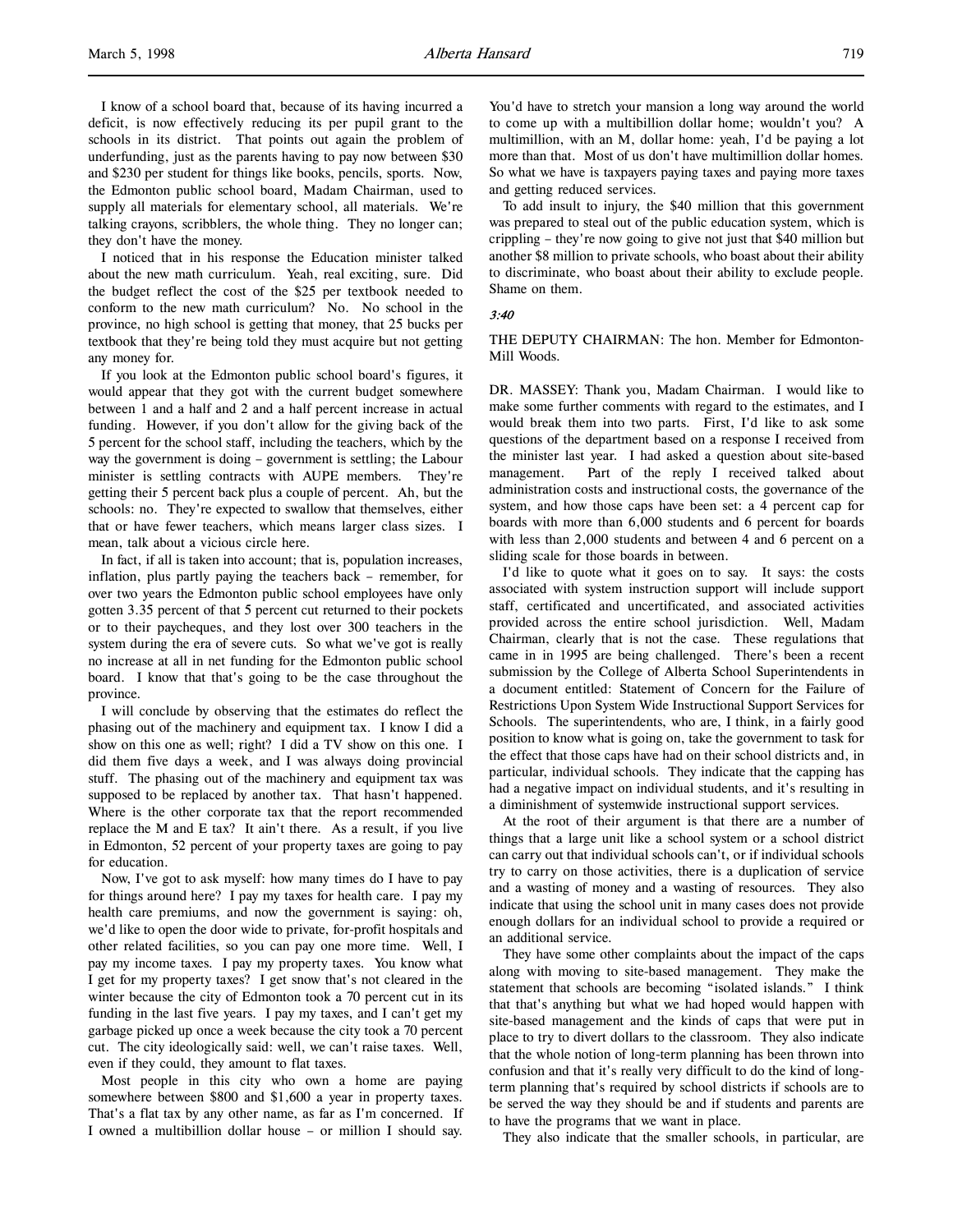having a difficult time because, again, they don't have the resources to pay for specialists. They don't have the resources to buy the kinds of instructional resources that students need. I guess the bottom line is that they make a statement that "the viability of student learning" is being threatened and the move, in their words, "is hurting kids."

So I'd like to ask if there is money in the department's budget to evaluate site-based management and the impact that it's having, particularly on small schools in the province. What is happening to those schools? Are the kinds of charges levied by the College of Alberta School Superintendents valid causes? Are the kinds of concerns that they had widespread? Are they shared by a number of boards?

They indicate, of course, that in terms of the instructional program, there are other concerns that have arisen. Economies of scale are threatened. Where school districts could buy on a districtwide basis for schools, that's been destroyed by some of the caps and the move to site-based management. They list a series of other items that they indicate this loss of economy of scale has imposed on school systems and that this is detrimental to the task that school districts are trying to carry out.

So I would like some information from the government about the move to site-based management, how effective the caps are. Is the rhetoric about local control with site-based management an actuality in the schools of the province, or is it in the minds of the people in the Department of Education?

I'm not that well prepared, Madam Chairman, but I would like to, if I could, refer to and ask some questions about the Private Schools Funding Task Force, whose report was released this afternoon. I've only had a chance to skim the text and to look at the background provided by the Alberta government, the Department of Education. You can't help but feel saddened, feel greatly disappointed at the kind of recommendations that were made by the task force, and even further disappointed by the government's response to those recommendations, which for the most part has been to almost accept them as they are. I think it's a blow for public education, and it must be a banner day for the supporters of private schools.

I'd like to refer to a number of the recommendations that have been accepted by the government. The leak that we heard from the media yesterday has been confirmed. The private schools' funding will move to 60 percent of the basic instruction grant provided to the public schools. This is a 20 percent increase. In terms of the figures given, it's going to result in an additional cost of \$1.9 million in 1999-2000, and it's going to make an additional cost of \$5.3 million in 2000-2001. This is in addition to the funding that the government already has in its three-year plans. For the life of me, I cannot understand how a government that has pleaded poverty and has indicated that there is no money for special-needs children, that there's no money for the increase in kindergarten instruction, can endorse a recommendation that diverts more public funds to private schools. It just seems somewhat incredible. It's even more incredible when you think of the thousands and thousands of Albertans who have signed petitions, that have been tabled in this Assembly, who have objected to any increase in funding for private schools and the even more thousands who have objected to any funding for private schools. I think it's a recommendation that is going to stir some action on the part of public school supporters, because it's certainly against the belief of what I think the majority of Albertans support. That is that we need a strong public school system, and if private schools want to operate, they do so and

they pay their way. Private schools serve private interests and should be paid from private sources. That's recommendation 4 in the report we have been given this afternoon.

#### 3:50

Recommendation 6 is equally disturbing because it sets in place the automatic gain for private schools of anything that the public system gets. If the public system is given special funding for any project, recommendation 6 automatically passes similar money on to the private schools. That has to be an incredible gain for private schools, that they automatically get any money the public school systems receive.

Item 7 is the item that has really been at the heart of many of the arguments against private schools these last number of months. It seems so indefensible. How can the government continue to support the notion that private schools should continue to have the right to select students? That just seems to be so antidemocratic, that an institution receiving public funds can exclude members of the public from participating in the activities of that institution. Just incredibly antidemocratic.

I'd like to mention recommendation 12. It says it's accepted, and it says:

We will require . . .

And this is the government.

. . . greater reporting of funded private schools and the requirement to develop and maintain policies consistent with those of the Minister.

Well, just how is that going to happen? There are hundreds of private schools in this province. How are they going to be monitored? The Department of Education now is running one of the largest school districts, the private school system, in the province. The assurance that these schools are going to be monitored in the way that public schools are monitored, through elected school boards, is just not here in this kind of a recommendation. I'll be interested in the days ahead to see how the Minister of Education proposes that this monitoring take place.

I look at recommendation 21. I think public school boards are going to have, again, a great deal of difficulty with this. If I could paraphrase what it says: when school boards have determined that a youngster needs a special education program, then the parent is given the choice of sending their youngster to an appropriate private school. Again, that's a dramatic change, and it's going to mean great growth, I would predict, in the private schools that focus on accommodating youngsters with special needs. It's something that school boards have fought against. It's something that has been a source of great contention for boards, when parents come with a youngster and insist that the board pay for their youngster's education at another institution. This number 21, if I'm reading it correctly, is now going to give those parents that option. They'll be able to go to Edmonton public and say: I want to send my youngster, who needs a special program, to private school X, and please pass me the money. It's quite incredible.

I'd like to look at item 17, and again it's one where private schools will have no restraint on the kind of tuition that they levy. They're going to be able to accept all the public dollars that are contained in the report, a 20 percent increase, and they are still going to have no cap on the kinds of tuitions they charge. If we wonder why there might be some attraction to private schools, then this is the root of the problem here. What draws people to private schools? High on the list of any survey of parents are small classes. And how do you get small classes? You get small classes by having lots of teachers, and that way you'll be able to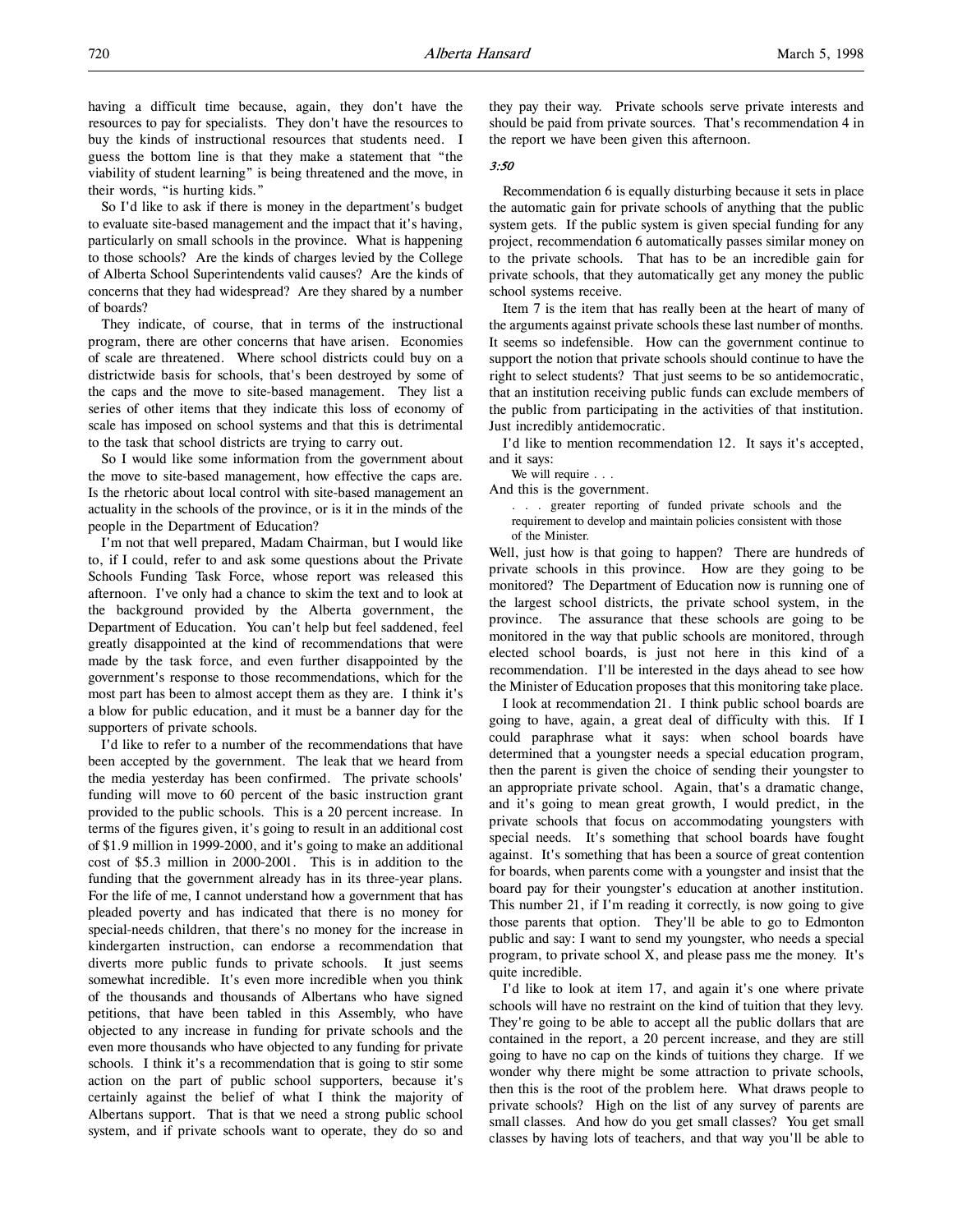keep the class size down. So here private schools will have no ceiling on the kinds of funds they can put into instructional programs, while public schools again are going to be constrained. It's just not fair.

If you look at recommendations 23 and 24, an additional \$1.2 million is going to be added to the three-year plan for special education needs for youngsters attending private schools. Again, a government that pleaded poverty and argued against every request for additional funding all of a sudden can find an extra \$1.2 million, effective September 1999, for private schools and private school programs. The other requirement in recommendation 24, that if a parent chooses to send a child to a private school the funding then automatically follows that youngster, again is a retrograde step.

Taken in total, Madam Chairman, these recommendations weaken the public school system and strengthen the private school system. I think it's unfortunate, given the kinds of presentations that I know were made to that Private Schools Funding Task Force, that the kinds of recommendations here were not only laid out but that they were the recommendations that came out of those consultations. I think many of the presenters are going to find it very difficult to understand how their presentations to that task force resulted in these kinds of recommendations. I think it's even more unfortunate that the government found they could accept almost entirely the recommendations. I think it's even astounding, given the kind of talk, as I've said before, we've had about the inadequacy of funds, how difficult it is to get money, and that we're not going to throw money at problems. We've been lectured and lectured on how tight the budget is and how responsible we must be before any additional dollars are added to school programs, but suddenly there's \$8 million, close to \$10 million, available to beef up the programs and the accessability to private school programs. I think, again, it's quite astounding.

We'll hear more of the report in the future I'm sure, Madam Chairman. I do predict there's going to be some swift and some rather negative reaction by public school supporters across the province. I guess I still remain quite astounded that this is what has come out of what was supposed to be a provincewide consultation on private schools. The impact on the estimates that we're debating today I guess is not included in those calculations. Again, it's unfortunate, with the timing of the announcement and the fact that the estimates were before the House, that the costs that are foreseen in this document, that are being dedicated to the recommendations in this document were not included in the estimates and could have been debated as part of our current estimates.

I think I'll conclude with that, Madam Chairman, and thank you very much.

# 4:00

THE DEPUTY CHAIRMAN: Thank you. The Leader of the Official Opposition.

MR. MITCHELL: Thank you, Madam Chairman. I would like to focus my comments to the minister on the Education estimates first on a discussion of a recent householder prepared and distributed by the Calgary board of education, the board of trustees. This document is a well-thought-out, well-analyzed paper on what the implications of this budget are for the school board and school boards like it, I'm sure.

If I could summarize at the outset what I believe to be the consistent theme throughout this document, it is that what the government has said it is giving does not achieve or approach the

impression it is trying to leave about what this money and these resources will achieve at the school board level. There is profound credibility amongst the Calgary board of education, the board of trustees. You look at the quality of the backgrounds of the people who are involved. These are people who are committed and dedicated and work daily at the front lines of education delivery, as it were, certainly much closer to it than the provincial government and the Minister of Education. I think they speak with a great deal of credibility. Their opening comment is the most revealing and perhaps startling feature of this paper.

The provincial government is on the right track in promising to reinvest in public education. But after careful analysis Trustees have concluded that so far, it is an empty promise.

Then they go on to analyze the facts as they have been presented, these facts in their budget. "The reality is," they say, "that the newly announced funding is inadequate and sets expectations that cannot be fulfilled." It's almost, Madam Chairman, as though they are adding insult to injury. Not they but the provincial government is adding insult to injury in billing and proclaiming this budget in Education as being something that will right the wrongs, whereas in fact it simply puts more pressure on the public school boards and this public school board to fulfill expectations which they simply do not have the resources to fulfill.

We can appreciate that the Calgary board of education is sensitive to this because they have really been singled out by the Minister of Education in a way that I think is unacceptable, that any reasonable person, fair person would think was unacceptable. Somehow the government is trying to pick on them. The minister is trying to pick on them and say they are the problems, they are the fault. Ironically, when the government did an audit of the school board, they found not what the government wanted to find or was basing its assumptions about budgeting on. They found, in fact, that the Calgary board of education is extremely effective, has a track record of administrative management efficiency that is excellent, and that they have been seriously hurt by what the government euphemistically called equalization through its centralization of the property tax process.

The trustees of the board of education make a strong point – and it's a welcome point – that they

will continue to work closely with the provincial government to help it better understand the realities faced by [Calgary board of education] students and to advocate for improved funding.

So when the Premier says he wants people to stop fighting with him – rather, he would like them to co-operate with him – I can see that he would be sensitive to that, since he's now fighting with the mayor of Calgary, he's fighting with the regional health authority of Calgary, he's fighting with the Calgary Catholic bishop, and he's also, of course, fighting with the Calgary public school board, the board of education. The fact is that they are willing to work – they state it here – and they have demonstrated a willingness to work, but working together doesn't mean capitulating to something that is wrong, to either misunderstanding or a consciously misconstrued analysis by a provincial government. You cannot expect dedicated, committed people to capitulate to what is at best a purposeful naiveté and at worst far more unacceptable than that.

What they highlight here to begin with is, one, the problem of salary pressures. Salaries are 85 percent of the Calgary board of education's budget. There is not a lot of room elsewhere to make serious cuts. If, for example, the 5 percent rollback was restored to Calgary board of education teachers – which is at the very least reasonable, given the sacrifices they made, and they did so voluntarily – that would increase new costs by as much as \$17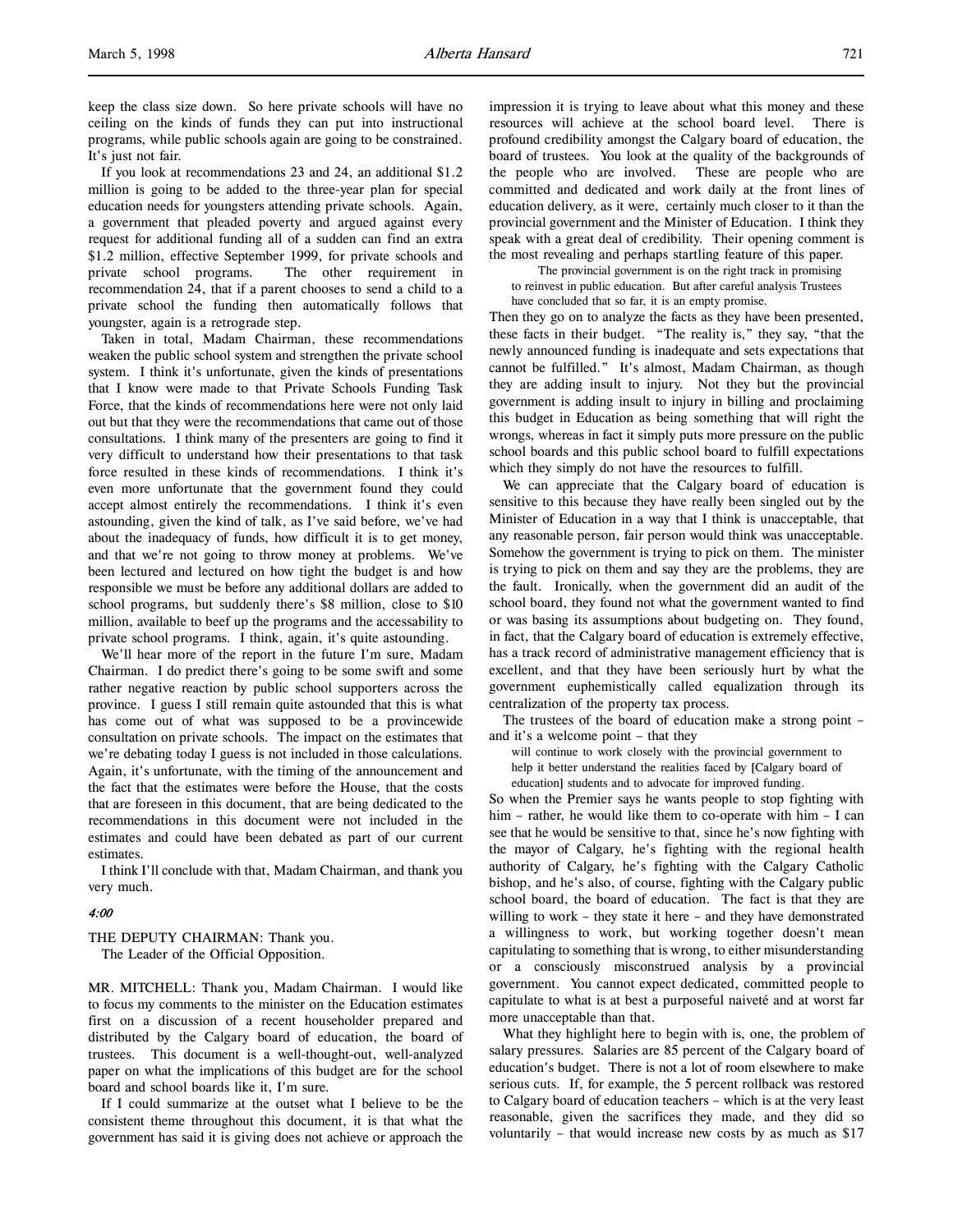million. The most recent settlement has cost \$14 million alone, and this doesn't include any cost of borrowing money to pay for the early retirement incentive plan that is a critical part of the settlement with the teachers or of the cost of the 1998 contract settlements.

The obvious question is: where is this money supposed to come from? School boards don't get to raise money in any way. So on the one hand they have no recourse; on the other hand, they are told what to do. Under new provincial funding the Calgary board of education will receive \$99 per person in the basic per pupil grant over the next year. That amounts to \$8.9 million in total, leaving an \$8.1 million shortfall. This is a huge restraint in meeting the demands of education in Calgary and certainly will contribute to the continued escalation of class sizes. I don't know whether the Minister of Education needs to be reminded, but he should be, that all indications are that the lower the class size – 22, 23 is an optimum level – the better the chance that a child will have a quality education that works for them.

Services where the shortfalls will continue to have an impact are these: kindergarten, early childhood services. The Calgary board of education transferred \$730,000 from grade 1 to grade 12 funding, transferred from that to support its ECS program for '97- 98. To sustain a strong ECS program, the total cost to the Calgary board of education was \$8.4 million. Let's remember that while the government says it reinstituted kindergarten funding, it is being quite careful and somewhat surreptitious about those facts or those factoids, if I can use that word, because it's not a fact. What they did is they restored funding to the same absolute levels as they were before they cut kindergarten in half, but they have not restored funding to a per capita level that's equal to what it was before. And because there are more children taking kindergarten due to population growth in Calgary, there is not sufficient money to deliver 400 hours of early childhood services at the same level of quality as was the case before the government cut.

What the province will give is about \$200,000 extra to ECS, but because this is a new program initiative, the CBE is still facing the same \$730,000 shortfall in the funding of its basic ECS program. So what choice will they have? Only to cut grade 1 to grade 12 education further. That's the choice that they will have.

#### 4:10

Two, classroom technology. "Technology is a high priority." In 1997-98 the CBE could have received \$4 million under the technology matching grant program, but the question would be: where would they find the extra \$4 million, having lost millions of dollars in the government's unilateral takeover of school taxation? So they didn't get the money. It was unrealistic. Fortunately, the province has now eliminated the matching requirement, but it has reduced its funding maximum to \$3.6 million.

Let's put that in perspective. If the Calgary school board is to meet the provincial objective of a ratio of 5 to 1 of students to computers, then at an estimated cost of \$3,500 per computer station achieving this objective established by the provincial minister would cost \$52 million extra. What is the point of establishing that kind of ratio unless it is only to put undue and unrealistic pressure on the Calgary board of education, to raise expectations amongst parents that cannot under any scenario, certainly not this scenario, be remotely reasonably anticipated to be achievable? Even based on prudent industry standards the CBE will need \$15 million in its annual operating budget simply for the maintenance of its technology plan.

Alberta prides itself on being a leader in the country and in the world. This government prides itself on its particularly strong economic objective – I would say obsession – yet it will not realize the direct relationship between a successful economy and successful employees and entrepreneurs within that economy and the need for technological understanding and computer knowledge on the part of our children. It is extremely shortsighted, Madam Chairman. The fact is that often politicians and governments are criticized for not having a long-term view; they're criticized for just focusing on the next election. In this case that criticism would be absolutely appropriate. In fact, I think I'll make it. This government is just focusing on the short-term view. The longer term view would be that our children had better have a long-term educational career – an acquaintance, association, understanding, if you will – with computer technology and other forms of technology.

The \$3.6 million grant to the school boards for technology will buy about a thousand computer stations for the Calgary board of education. That is quite literally a drop in the bucket, just as this government was unable to see what the consequences to kindergarten cuts were going to be. They had no foresight. Now they understand, because they put more money into literacy for kids in grades 2 and 3. And I can stand in this Legislature and on behalf of my colleagues say: we told you so. You didn't listen then. Will you please listen now? Will you just listen now? In five and 10 and 15 years the strongest economies in the world, the successful economies in the world will be economies that are driven by innovation and ideas and research and technology, particularly economies that are based upon nonrenewing renewable resources. Those economies will be particularly vulnerable to the changes in economic circumstances and particularly dependent upon technology and innovation and research and development.

What we are creating in this budget, Madam Chairman, is a vacuum that will have economic consequences, and far, far more important than even economic consequences will be the vacuum it will create in people's ability to have fulfilling economic lives and to fulfill their potential in the range of ways beyond the economic that are important to fulfilling significant lives.

English as a Second Language encounters the same kinds of difficulties and shortfalls. The Calgary board of education in '97- 98 planned to spend \$2.6 million to support all students in their system whose first language is not English. This was a commitment beyond the government's limited definition of English as a Second Language, which excluded any children who were born in Canada and in fact, however, hadn't learned English as a first language. Now this new funding broadens that, but the CBE will still be faced with a \$950,000 ESL shortfall.

MR. MAR: That's because they take it over. It applies to K and 1.

MR. MITCHELL: In fact, if it applies to more than just K and 1, perhaps the minister could answer that, elaborate on the implications, specify in the Legislature or in writing how much extra money they will actually receive, and then determine that it's sufficient to meet the overall ESL budgetary shortfall, which will in the final analysis be \$710,000. I see the minister nodding. I am certain that he will be able to clarify that then, and I look forward to that answer.

Finally, they do make the point that the early literacy program that has been announced will help. They say that this is where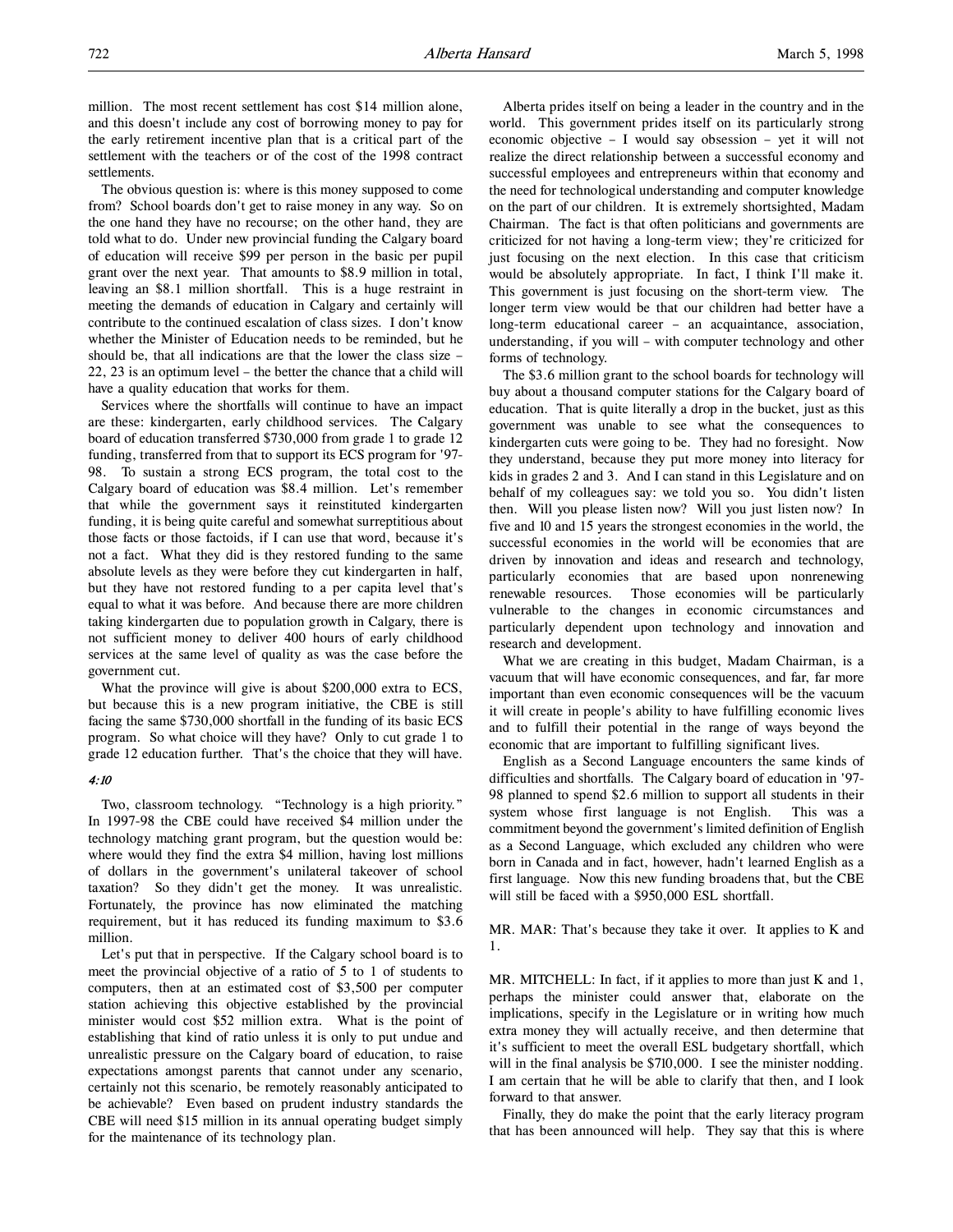CBE services will be enhanced in a significant way. There was no specific program for this before, and now there will be some money. It looks to me like they're grateful, and that's good. I will say that early literacy is something that needs adequate attention, and we should be sensitive to it.

I was particularly impressed by the Minister of Justice today, who stood up forthrightly in this Legislative Assembly and, albeit in another context, said that he was absolutely in favour of early intervention. The minister responsible for that particular early intervention program was unaware of that program and didn't distinguish himself by way of a strong commitment to early intervention. But this Justice minister did, and I would only hope that the Minister of Education will do that not just here but in other ways as well; for example, school lunch programs, which are very important; Head Start programs, which are very important. The Minister of Justice said very clearly today that if we don't get problems dealt with early in a child's life, they can become problems which simply can't be dealt with successfully at all later in a person's life. I think that a particular responsibility falls on the shoulders of the Minister of Education to listen to the Minister of Justice, take heed of what he said, and act upon it appropriately and accordingly.

Classroom support will to some extent be assisted by the ability to hire teacher aide positions, but let's not allow this to become an excuse for full-fledged, properly paid teachers in sufficient numbers to keep class sizes down. Let's not get to a point where we are exploiting full-time teacher aides at a lesser rate, probably filled often by fully qualified teachers, when in fact their teaching expertise and training would more appropriately justify that they should be paid as teachers.

There are other concerns. The question of student transportation. There are no specific details about that, yet it's a huge problem, and we can see its effects in the problems we're seeing with school bus repair and serviceability.

The question of mild to moderate disabilities and gifted students. Gifted and intelligent students we are still unclear about. The province is requiring better tracking, but there's no new money to allow for that tracking to be done reasonably without taking from some other budget item. Much of the increase here, of course, is just because the government is understanding that there are more children miscalculated, the number of children who would be eligible for this funding. It's really just straight-line formula increases.

They remind us that there's nothing particularly clear in here about whether the ongoing capital funding support will continue, and the CBE is still waiting for further government announcements about approval for specific capital projects.

I have other comments, Madam Chairman, and should it be that there's more time, I will get up and talk about those. In particular, I want to talk about private versus public school funding. We believe very strongly in public schools, and we want to defend them from further erosion.

## 4:20

THE DEPUTY CHAIRMAN: The hon. Member for Edmonton-Calder.

MR. WHITE: Oh, she remembers well. Thank you, Madam Chairman. It's a great deal of pleasure to speak to this particular item in the budget because this one is very near and dear to my heart. In fact, this is one of the reasons that I moved from one level of government to the other. This level actually does have some influence on the education of my children and the children of this great province.

[Mr. Clegg in the chair]

One of the things that particularly strikes me odd is this government's tendency to err on the side of fiscal responsibility as opposed to erring on the side of responsibility to children and therefore to the future of this province. This province seems to think that teachers are able to carry the load by themselves at the classroom level to all extents. I will be speaking a little later of performance indicators or the lack thereof. It appears to me that there isn't any really proper gauge for that. You cannot go out and test, for example, grade 10 or grade 11 or grade 12s and say, "Yes, our education system is working," because that test in fact is a test at one point in time. That's that particular day.

As the minister and others here will know, any particular day, depending on the time of year, the time of day, the sunshine – there are so many things that can occur in a testing that day, so it's going to be plus or minus 5 percent. Even given that plus or minus 5 percent, that tests what happened that day. It does not test what happened in the last year. It may test what happened from the beginning of time, depending on how the test is constructed, but there's no real determination of that. And education in fact is the accumulation of that.

There are those today who say that studies indicate – and I tend to believe them – that learning occurs much, much earlier. The commencement of learning starts much, much earlier than we ever, ever thought it did, not just at kindergarten and certainly not at grade 1. In some cases you'd think that I started learning well after that, because I don't remember learning a whole lot until about grade 7 or grade 8. I'm still not sure that I have, but I'm sure it did occur in those early years, those formative years.

Now, I don't see how one can say: "Okay. Boom. There. We've tested. We've done it. We know that our education system is working." We cut back 90 percent in the past year. If it did occur that we turned all our kids out on the street or with their parents and said, "Okay; there's no more school," and we tested them a year from now, those kids would still do pretty darn well internationally, not because of any short-term education but from this accumulation of it.

Now, I'm sitting looking at the very first of the vision: Alberta's young people are the best educated in the country. Either the system here, the administration, which I understand is being targeted to shrink considerably, is the best, the absolute best in this country – absolutely, unequivocally the best – or the education for the last X years of a child's life, from very early childhood prior to speaking to this point in time, is the absolute best and has been the best, or genetics has taken over to the extent that we have the brightest pool of genes in order to draw from, or something magic has happened to make these kids the best in the world or the best in the province or in Canada. How could that be? Any one of those can occur. Because this province spends considerably less. Here is a province where it costs more to live than it does in P.E.I. I can tell you that. It costs about the same overall, in the entire province, as it does to live in peripheral Toronto, and it certainly costs about the same or more than it does to live in southern Manitoba. We all understand that.

Somehow or other we have come to think that we happen to have this best system here without the proper inputs. I would like to think that genetics has something to do with it because I have a couple of children in high school, but I'm sure that's not the case. I would like to think that the teachers here are much better than anywhere else, and I can't quite believe that. Somehow or other my view is that this province is cheating the children of this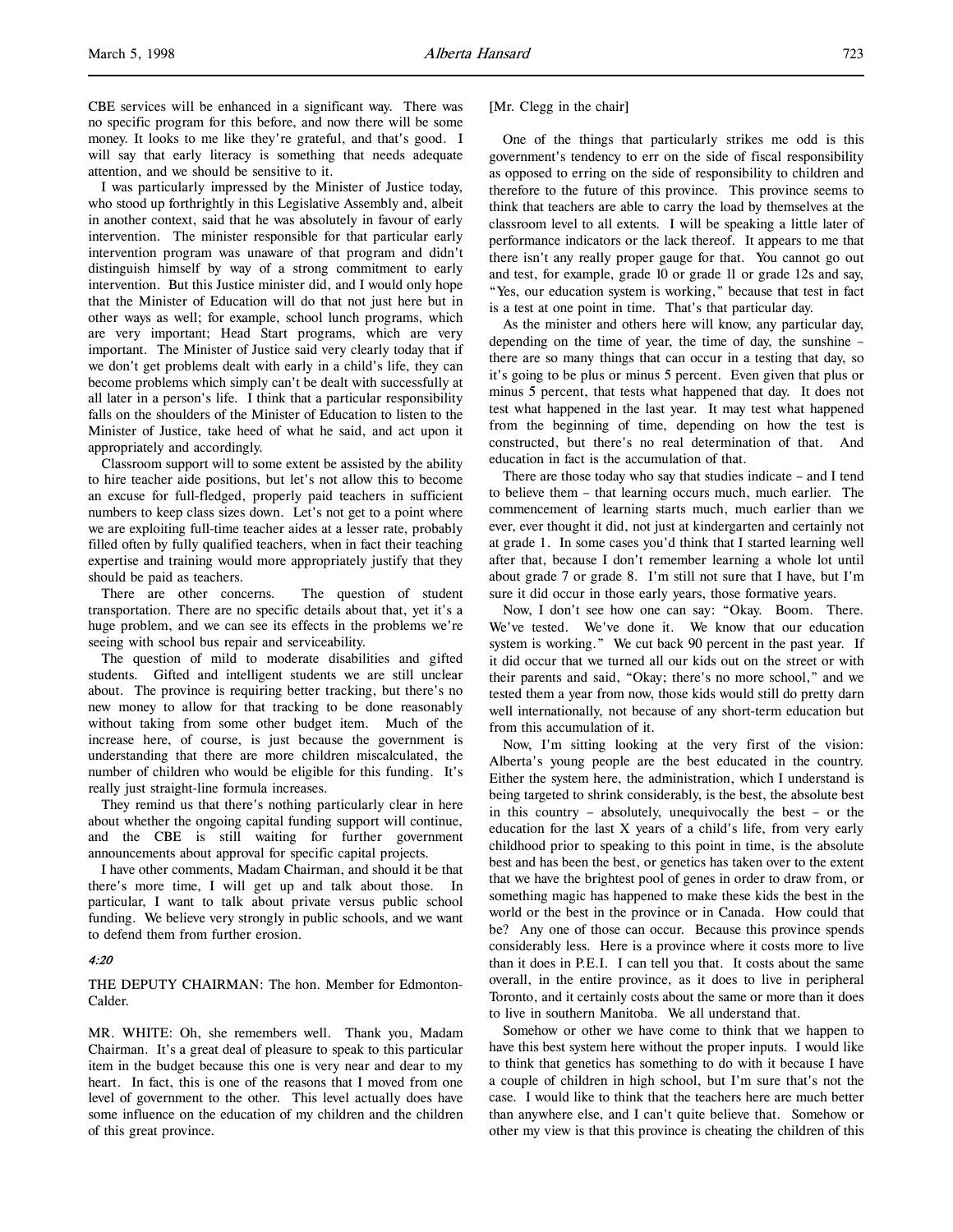province, cheating them very badly, by telling them that they are getting the best education possible, and they're not. We're erring on the side of just that, the financial bottom line.

I was a long time in this province before I was a parent, and then I was quite willing and I'm still quite willing to err on the side of overexpenditure in this particular area. This is not a road. This is not a physical structure that I normally deal with in my career outside this House, that I can see, that I can do an evaluation on and say: yes, I can give you a 90 percent chance that that beam is going to last another 50 years. I can say that because it's a physical structure. I cannot say that with education, with a child in kindergarten or in grade 6 or grade 7 that is forgotten about. Because, quite frankly, with 27, 28, 29 children in a class one teacher, regardless of how well motivated and how well educated, simply cannot deal with every individual child. It may be that child is of perfect behaviour, does not cause a problem, is shuffled along all the time because it does not have a behaviour problem, is not a problem on the high end, where you have to spend a lot of time keeping up with this child. It's one of those in the middle that just sort of fumbles along. Can this minister or this government say that we're doing the best for that child? I think not. And I am one that would say: err on the side of spending more money.

I would say to this minister – and I hope he does this; I can't say. I hope in his caucus and in his cabinet he is the advocate, the very strong advocate, for considerably more money and more emphasis from this government for this particular department. I would hope that occurs, and I would like to have that assurance privately sometime, because publicly it's not the kind of thing that can be done easily.

I'd like to move on to the goals of this department, all very lofty and, yes, fairly well described quite frankly. But I'd like to point out one particular one: "Students have access to the support services they require." I can remember over the last three and a half, perhaps four years in this House members standing up time and time and time again, sometimes catcalling, saying: we're taking everything out of all the administration, and we're putting it right to the classroom; yes, it's the classroom. The Premier has said this many, many times. I can recall hearing it in many a press interview: where the student is taught is where the emphasis is. All these kinds of statements.

Well, this statement – I'll read it again: "Students have access to the support services they require." Those are services outside the classroom. These are beyond the class. These are the special classes. This is a class for a child in grade 3 that finds they simply can't read. Why? They have dyslexia. This is a special class that's required. This statement says that it is to be done, yet there's a performance standard that says: we're taking as much as we possibly can. This is a goal. Well, the two are mutually exclusive. You can't achieve one without damaging the other, and that is simply not the way it should be. I mean, it should be consistent.

Now, I'm not an expert in education – nor should I be – by training, but I do know when a child is dyslexic. It's not difficult to figure that out. I do know when a child is having difficulty. These services should be provided, and you can't tell me that you're doing a good job by cutting these services out, the administration, all that group that's outside, and saying that the classroom is being served and being served well. I do not believe it for a moment.

# 4:30

Another line in here that particularly interests me and is a very, very good statement – I really think it deserves mention again –

is in the goals: "The education funding system is fair, equitable and appropriate." Let's deal with the fairness right now. How can this minister or anyone in this House for that matter say that, when the funding is squeezed so tight on a school that each and every one of the schools has to be into fund-raising for either extra-curricular activities, which I thought was kind of standard, that being the sports activities or club activities, the science club or the photography club, or simply for road trips, trips for some kids into the city to the Space and Science Centre – those kinds of things are extra funding – and then find out that the schools actually raised funds for some things like library books and computers, things that really should be standard equipment in an education system?

Now, I take two schools. Take one that's inner city. In an area such as my constituency it's a place called Prince Charles. There's some special funding in that area, and it's very low socioeconomic. Wonderful people, but they just don't make a lot of money. They are not particularly good at joining in and raising funds together. Now, you take that school versus a school in Glenora, not very far from it, and what does occur? That particular school raises all kinds of money. What happens when you go to the school? You see that one school has, just by way of example, one computer for 25 children, and it's an Apple IIA. I mean, that's the equivalent of a . . .

#### AN HON. MEMBER: A 1959 Beetle.

MR. WHITE: Yeah. A 1959 Beetle or some of the old half-ton trucks that are hanging around some of the farms. Yeah, the '57 Ford you have still parked out there, Mr. Chairman. [interjections] Agreed. Some of those half-ton trucks are worth a lot.

But the point is that this is simply not fair to that child. It is not a fair system, and it certainly isn't equitable for that child in that school that cannot raise the funds versus the other that can. Now, that's not the way to run the system, I believe.

The last word of that particular line is "appropriate." Now, I dealt with that quite extensively a little earlier, but I don't believe it is appropriate for a province that has the magnitude of the funds incoming to this province that you would err, err in a major way by not making sure that you have covered the future of your children, your grandchildren, and their children on expenditures on education. There's nothing – nothing – more important that you can give to a child than that knowledge of how to get by in this world. Each and every one of us knows that. In our heart of hearts we know that. There's no question about it, none whatsoever, yet we continue to err, this collective errs on the other side. Wrong. Wrong. Wrong again. We cannot be more wrong.

In the same area called the business plan, which is laid out fairly well and concisely – of course, it can't be as wordy as we'd like and describe all the things we'd like described in it, but there's one special program called new classroom initiatives starting in '98-99, and my colleagues have dealt with that in some respect too. Here's a classic case in point, to err on the wrong side.

Not this Legislature but the former Legislature erred in a major way by chopping, not just cutting but chopping, kindergarten education. The mothers of this province rose up and said: don't you do that. They marched on this Legislature; they delivered the message in a major way from across the entire province. This side of the House kept telling you: we told you so; we told you so; we told you so. But it did no good whatever. It fell on absolutely the deafest ears you possibly could have. Fortunately,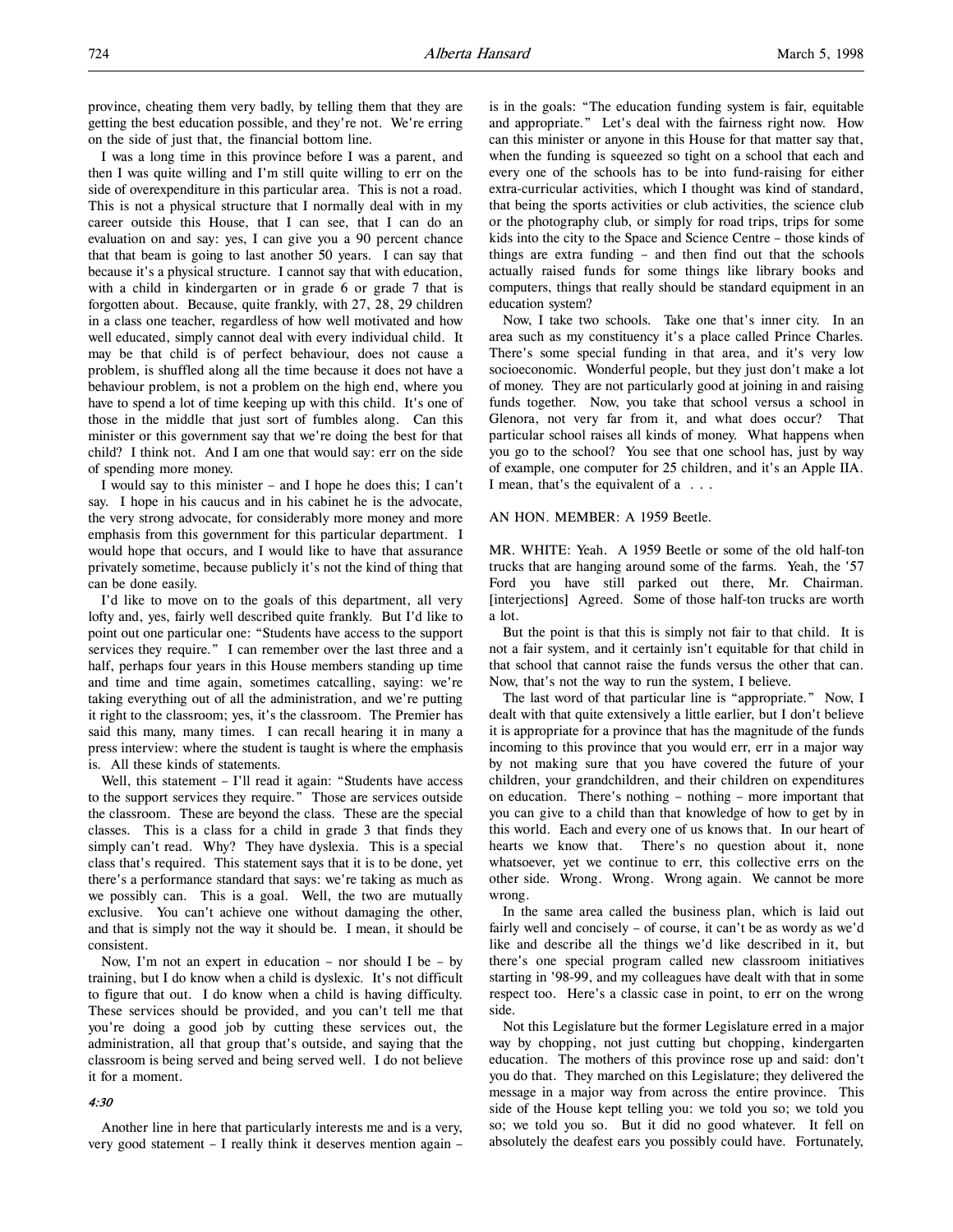it wasn't this minister that was dealing with it at the time. And what do we have now? We have the results of that error, and those mothers told you that was going to happen.

Now, is this government going to collectively say "I'm sorry" to those children that lost that education? Do you go back and correct the education that they missed? I don't think so. It can't possibly be done now. That is what I'm talking about, the error on that side.

This is a rich province, and we've cheated some children of their heritage in this province. You can argue all you want and you can tell me as many times as you want: oh, we don't want to pass on a debt to those children. You have. We collectively have passed the debt on to them. We cheated them at a time when it was most important that they have that assistance and early learning. It's proven time and time and time again throughout this world that the earlier you can get a head start with those children – and most of the people here, I'm sure, through their children and/or their grandchildren have done that, given these children an early start. But we're not here just for your children and my children and his children and his grandchildren. We're here for all of the children.

 In your heart of hearts each and every one of you knows some child down the block, around the corner, the child of the local service station guy, whoever, that does not have the benefit of a bedtime story and never has, has not had the benefit of someone that cares about the work they bring home, the little pictures they bring home from grades 2 and 3. Does not care about that. That's what the education system has to deal with, and that's what the heritage is about. That's part of what brings me here to stand in this place and to speak in this Legislature. It is important. It is very, very, very important. This minister has a very, very grave responsibility – and I know he's aware of that – and he has to make representations to his cabinet to have this money put away to do just this job.

Now, I want to move on to something here that's called provincial achievement tests. For one, the provincial achievement tests are measured against ourselves, which is a little hard to deal with. I dealt with earlier about how the international test at one point in time doesn't really say that we have done a good job in education, and I hear that time and time again. Every time from this side of the House I say, "You've made an error, and you're not funding education," I get back, "Oh, but we've had these wonderful test results." Well, okay. How about your test results sometime in the future? You can't measure it today. You don't measure tomorrow what education is today. This is a much broader thing, and we understand that. At least this member understands that.

The diploma examinations: I'd like to come back to that for a minute.

Here's a good one. It's school completions. Here we are; this government is doing all it can to ratchet down and to work on the side of fiscal overresponsibility, if you will, and the goal in 2001 to have students going on to postsecondary education is 75 percent from a current rate of 69 percent. Now, how in the world do you think you're going to manage that? You're spending less money. There are more students. There's less money for whatever reasons. There are those who say it's my federal cousins that ratcheted down, and they're not paying federally for education. Perhaps so, but I'm equally on their case too. [interjections] There are interjections that say that I denied – those members opposite certainly aren't at the place that I'm at when I'm making those representations. I make the same ones there that I do here.

Sometimes they listen. Sometimes I get the same responses that I do in this House; there is a listening but not a whole lot of hearing going on. Nonetheless, it's done.

#### 4:40

Seventy-five percent of those students moving on to graduation is absolutely ludicrous. How can you possibly say that you're going to head for that? I would dearly love to set a time definite in that year to say: okay; let's sit down and have the same measurement. This is an empirical measurement; it's not a judgment call. This one is actually pure numbers with plus or minus 2 percent for the errors in starting and not completing a program. I would like to do that and see how well it has actually done.

I'd also like to go to the key performance measurements. I'm going to have to do that a little later by the sound of it, because I've just simply run out of time. We do have some more time here, Mr. Chairman. I'd like to come back to them.

Thank you.

THE ACTING CHAIRMAN: The hon. Member for Edmonton-Castle Downs.

MS PAUL: Thank you, Mr. Chairman. I'm just going to make a couple of comments here. I'm not going to go into a lengthy rendition on the merits of education. I think everybody in this Assembly knows how important education is and students and school boards and on and on and on.

As a former school trustee – and I wouldn't want to say in what year, but it's quite a few years ago. The complexion of education I feel has really changed. In the 1970s, when I was on the school board, there didn't seem to be quite the emphasis put on fundraising and parent involvement in helping to sustain and to help fund extra needs that schools incur throughout the year. Actually, the hon. Member for Edmonton-Mill Woods has brought out some very, very good and strong points with respect to the budget and the need for more teachers, teacher aides, and more focus put on bringing in, let's say, extra equipment that's needed in schools, extra parent involvement, and so on.

Actually, what I really wanted to address were the special needs, and this I'm bringing to the House and to the Minister of Education because constituents of mine have called and indicated that they do have concern with the mild to moderately disabled. The \$75 per enrollment per student is actually very welcomed, and we're glad the government has seen fit to put that initiative in place and that amount of money. I'm just wondering if the government or the minister has decided how to ensure that the money goes directly to the children for whom it's intended.

My son's mother-in-law is a teacher in St. Albert. She actually is involved with the moderately disabled program, and there are a lot of concerns with respect to the deletion of some aspects of the program, deletion of teacher aide time and help with children in that classroom.

Also I would like to note that the Auditor General has already been critical that there is no measurement of the money intended for special needs, that there is no assurance that it's going to where it is supposed to, that the money could disappear without a safeguard. That, Mr. Chairman, is a concern of mine, that when we do allocate moneys, especially for children, our wonderful resources, we do make sure they are the recipients of moneys that are allocated for them and for their specific needs.

Also, the classroom size and resources for special-needs learners. I've heard that teachers feel that they are forced to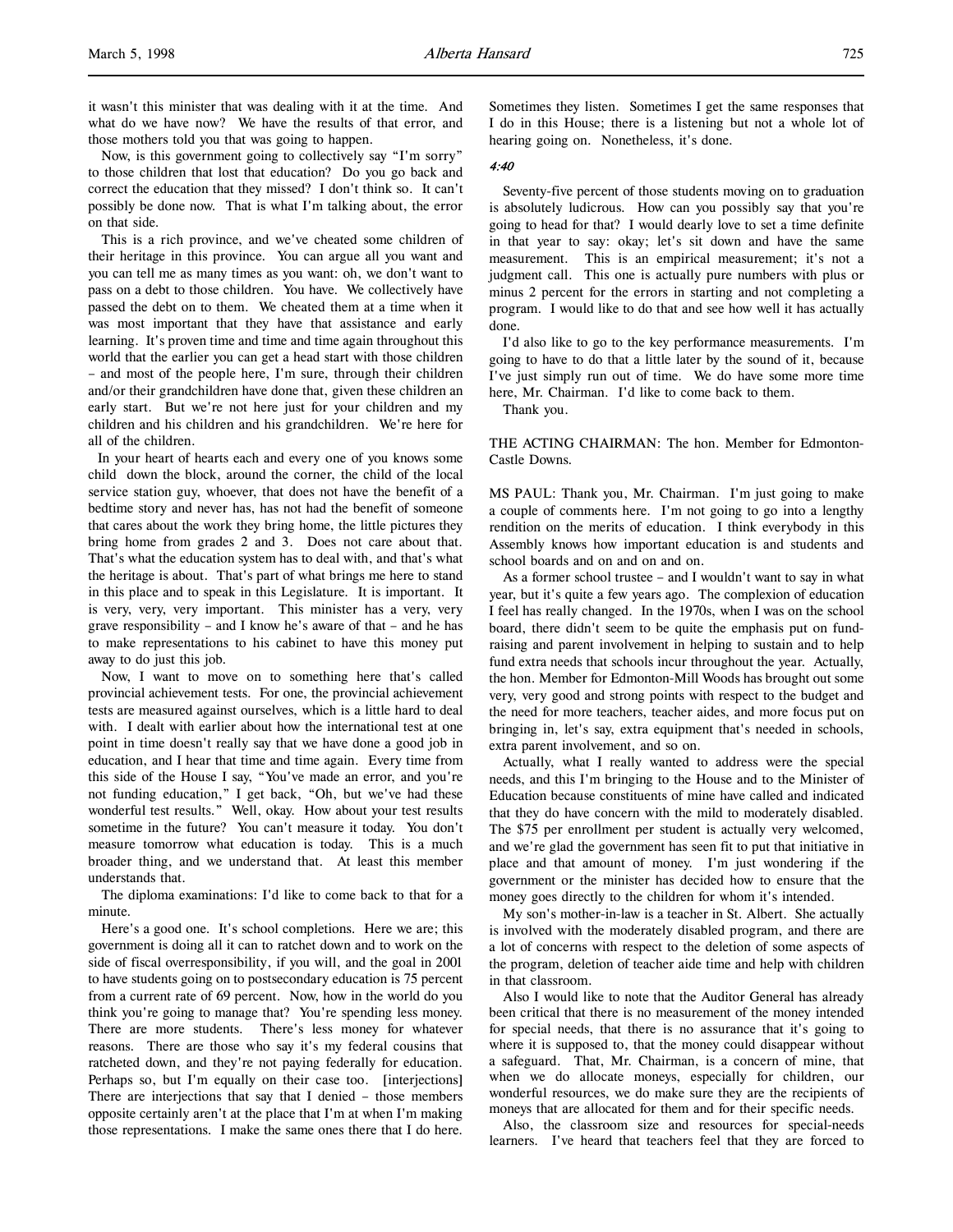teach – well, in fact they are – larger and more diverse classes without aides. I'm finding from the calls I've had from my constituents that they spend more time controlling the classroom setting than in fact doing the teaching. They find that the student/teacher ratio is far-reaching their ability to teach and not to control.

So that, Mr. Chairman, is a big concern. Constituents have phoned and voiced their strong objection to classroom sizes. Classroom sizes have increased. We all know that. There seem to be more students. Teachers are stressed. With respect to the special needs, you can just appreciate that the need for a teacher's aide to help with these students would be paramount.

I also would like to just make a few comments with respect to privatization, also in that area with respect to the chartered schools. What I would ask the minister: could we have a complete list? How many chartered schools are there, and how are they working? How is the minister overseeing these schools, which are not overseen by school boards? How are they functioning? Who's teaching whom? What performance measures are in place? Accountability, all facets of running a school, moneys that are being delivered for special programs, special services.

Mr. Chairman, there has been concern raised by my constituents and I'm sure by other Albertans about the parents that are involved in running these chartered schools. What are their abilities? How well are they informed? How capable are they to monitor the events or the curriculums that are introduced in schools? What basic philosophies? We all know that with chartered schools they can dictate who will attend. They can agree to have a child attend that school, or they can disagree to accept the child. So what criteria would be in place for that evaluation? I think that is very, very important to be noted, that perhaps in the chartered school sector or situation we do have to have accountability. We do have to have a mandate set out for them. We do have to have in place parents that are capable and willing, and the capacity of these parents is paramount.

With respect, Mr. Chairman, I'm just going to talk about student transportation. Due to the tighter regulations regarding school bus safety, I was wondering if the minister can tell us how much higher the total provincial bill for school bus transportation will be this year. That affects a lot of schools. In my riding a lot of the students are bused out to different schools. I would be interested in hearing from the minister – maybe he mentioned it earlier, and I was not privy to it – how much higher the bill is going to be. Can the minister tell us what percentage of increased busing costs of the \$13 million is supported to cover that? Will this money be evenly distributed between school boards? There seems to be a real competition between school boards not only for money for transportation, but I've heard from schools that there's a competition on who's going to get the most books, who's going to get the most supplies to run their schools. How is that going to be distributed, and what's the criteria for it? It's kind of a crisis situation, I think, that some of the schools are facing. On a per board basis, how much more or less will each board be receiving toward student transportation? I think that is a good question for the minister to answer.

My last question with respect to the estimates on Education for 1998-99. Can the minister tell us how much is spent on school transportation by all parties: school boards, the province, and parents? I would be really, really interested in knowing what the real total is.

# 4:50

THE ACTING CHAIRMAN: The hon. Leader of the Official Opposition.

MR. MITCHELL: Thank you, Mr. Chairman. I would like to now comment on the question of public versus private school boards and indicate my grave concerns, in fact, with the government's ready acceptance of each of the recommendations of the Private Schools Funding Task Force report. It's not surprising that this occurred. A task force of this nature wasn't set up to say no to the pressure for more funding to private schools. It was set up, clearly, to come to a conclusion that "yes" would be appropriate.

I have nothing against private schools at all. In fact, I attended one. It was called St. John's Cathedral boys school, and it has an affiliate here now at Genesee. There were reasons why it was a good idea that I go there for a year, and I was very grateful for the experience.

#### MR. MAR: Were you a bad boy?

MR. MITCHELL: No, actually I wasn't. My father was away for a year with the Canadian Armed Forces promoting world peace. I was at an age when it would be useful to be in a disciplined environment. [interjection] My mother missed me. My mother missed me.

I should tell you a funny story about that. I may be the only politician who graduated from that school, which was founded by none other than Ted Byfield, and much to his profound dismay I'm not some right-wing, hard-nosed, mean-minded Alberta Tory. I'm actually a Liberal. One of the great failings, I'm sure he believes.

# MR. MAR: Did you pass?

MR. MITCHELL: I bet he wishes now I didn't.

In any event, I have respect for them and for their place in our society and for the need to be met for parents who feel there is some other course of education that they believe is best for their children.

However, I believe profoundly in the public school system, because it is essential to a decent and civil society. It's not to say that private schools don't produce decent and civil members of our society. They do. But if we don't have a strong public education system, if that system is eroded more and more and more, then we begin to run the risk of great disparities occurring in the quality of education for the members of our society. What will inevitably occur, as has for example occurred very clearly in the United States, is that those people who are more vulnerable, those people with fewer resources begin to be isolated in the public school system. As wealthier, more privileged people begin to pay more and more of their children's education directly, they begin to withdraw their consent, tacitly or implicitly or explicitly, to be taxed for the public education system, and when that happens, it becomes grossly underfunded.

Now, there are those who could say: "Well, so what? I can pay for my own children. I'm going to do that and I have a right to do that, to choose for my children." Yes, but there are broad social consequences, and that is that even the wealthiest people can begin to live in a society where crime increases and where social breakdown occurs more and more, which begins to detract from everybody's quality of life, because we don't have a proper, strong, broadly based public education system. That's one of the balances that has to be found in a decent, civil society. It's been proven over and over again that strong public education and, I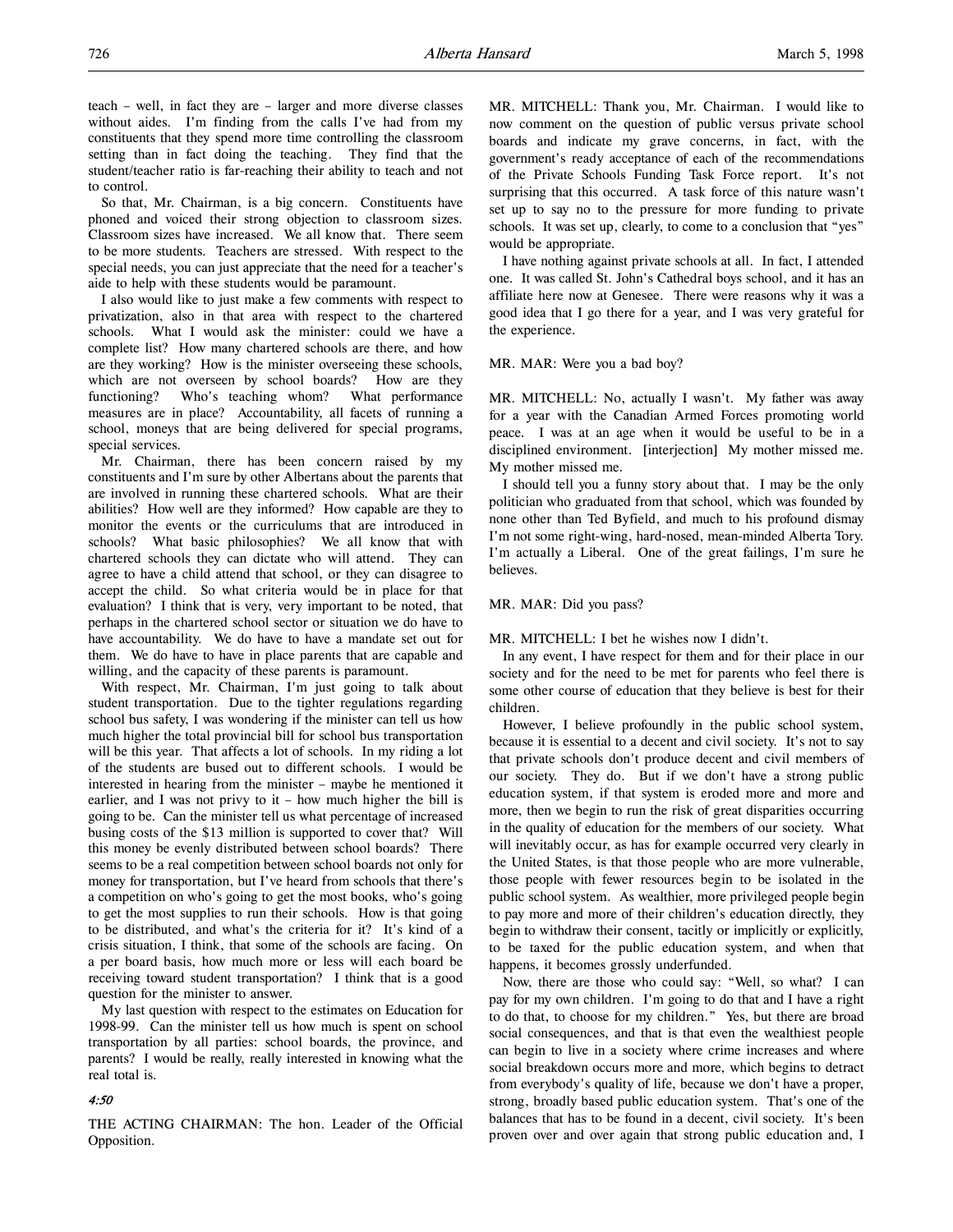would argue, strong public health care are profoundly important components to that kind of society.

It may run in some senses and perhaps quite a few senses contrary to the basic underlying assumption of this government's approach, which is every I'll say person for themselves, sharing means less for me, the survival of the fittest, all of which are not, I think, very becoming values and very becoming assumptions for the way the government should operate. That's why we defend so aggressively the public school system. That's why I admire and support the Minister of Education for being so outspoken in his defence of the public education system. In the midst of this debate over the last several months he has been, I think, explicit in his determination, in his statements that public education shouldn't be eroded more by private school funding and that private school funding shouldn't go up. Now, given that his government has accepted this, clearly he's been overruled, but I would like to hear him at least in here repeat his personal views, which are not new but need to be reconfirmed, certainly in the context of these recommendations.

The recommendation is that private schools should receive 60 percent of the basic educational grants instead of what they receive now. This is a significant increase. They receive now just under 50 percent of the basic per student instruction grant. That in itself raises some interesting questions. For example, what criteria are you using to determine 60 percent versus 50 percent? If it was 50 percent yesterday and it's going to be 60 percent tomorrow, why isn't it going to be 61 percent the next day and 65 percent the day after that and 100 percent the day after that? Eventually 100 percent of transportation grants and 100 percent of operating grants – pretty soon it's equal, and more significant, all of a sudden we have had significant erosion of the public education system. If we could be convinced that there was some criteria that stopped it at 60 percent, that might assist in our understanding at least of why the government has decided to increase and to increase it that much, but there is no indication of that. Not only that, but they're not really going to leave it at 60 percent, because now in another recommendation they are saying that

if special funding is provided to public schools for implementing changes or other initiatives related to the Alberta Program of Studies, the Minister of Education should [extend] that special funding to funded private schools in the same proportion [as for basic grants].

There is a direct contradiction in these recommendations. If funded private schools should receive 60 percent of the basic instructional grants provided to the public schools and that is some kind of limit, then that limit has just been broken by saying they will also receive 60 percent of other levels of funding. So it's more than a 20 percent increase. It will be a much more significant increase than a 20 percent increase in their funding.

The fact is that the task force on page 33 of this document says: In our view, funding for private schools should be tied directly to the education of students and to the basic instruction grant provided to public schools.

Well, it isn't being tied to that, because there are other recommendations that say it's going to be tied to special granting as well. It's at best a very arbitrary line that they are drawing between the funding directly related to education of students, because ultimately they'll be making the argument that if schools are inadequately built and maintained, then clearly that's going to affect education directly, and they'll be starting to use that as an argument to provide for capital grants.

We want it limited. We don't want it to increase. We're uncomfortable with it generally, but absolutely it should not be increased beyond what it is today.

#### [Mrs. Gordon in the chair]

One of the things that distinguishes private schools in a way that I think diminishes their argument for public funding is reflected in recommendation 7 of the task force: "Private schools should continue to have the right to select students." Public schools can't select students. They have to take all of the students. They have to take the students who have particularly severe handicaps, physical disabilities and mental disabilities. They have to take the students who have come from backgrounds where there is great difficulty evidenced in their behaviour. They have to take students who come from places and homes where parents aren't committed to their children's education and simply will not provide the kind of commitment that parents of private schools are required to commit to in writing before their children can attend. If parents don't fulfill that, the student is removed.

# 5:00

So what that does is begin to limit the kinds of pressures the private schools feel from the eclectic mix of student needs the public schools feel. It begins to make those schools look far more palatable to parents because they don't have to deal with certain kinds of problems that can arise in public schools. It begins, therefore, to give parents a reason to support private schools and erode the public school system even further, contributing to the spiral or the rolling snowball of erosion that I talked about earlier.

When you analyze that point, a private school doesn't have to take a child whose parents won't help; a public school does. If parents won't help in the private school case, the child doesn't go or the child is removed from the school. If parents won't help in the public school case, then that child stays. So, quote, unquote, if I can put it this way, euphemistically: the private school can solve its problems in ways that dump the problems on the public school system. Again, the public school system not only needs more money, but it becomes a self-fulfilling prophecy because it inevitably has more problems by the nature of our society than a private school that can be selective or, as this recommendation says, that has the right to select students.

If they're going to receive public money, they should be held to the test of being publicly driven in at least that significant way, that they just can't turn students away because their parents won't help. So, Madam Chairman, I find that to be a particularly glaring example of how the task force hasn't, I think, addressed the issue adequately and how the government has embraced that very, very quickly.

The other thing is that ironically the government, by accepting recommendation 17, has extended the taxation power and emphasized or supported once again the taxation power for private schools while taking away and sustaining the removal of taxation powers to public schools. So private schools do have a way to raise money to supplement lower government funding. Public schools do not have a way to supplement lowered government funding because they no longer have any taxation power. So they squeeze them at the top end by telling them what to do, and they squeeze them at the other side by not giving them any money other than what they deign to give them with which to do it. So that is not a parallel circumstance with respect to private schools. Private schools have the ability to tax, and there is a certain irony